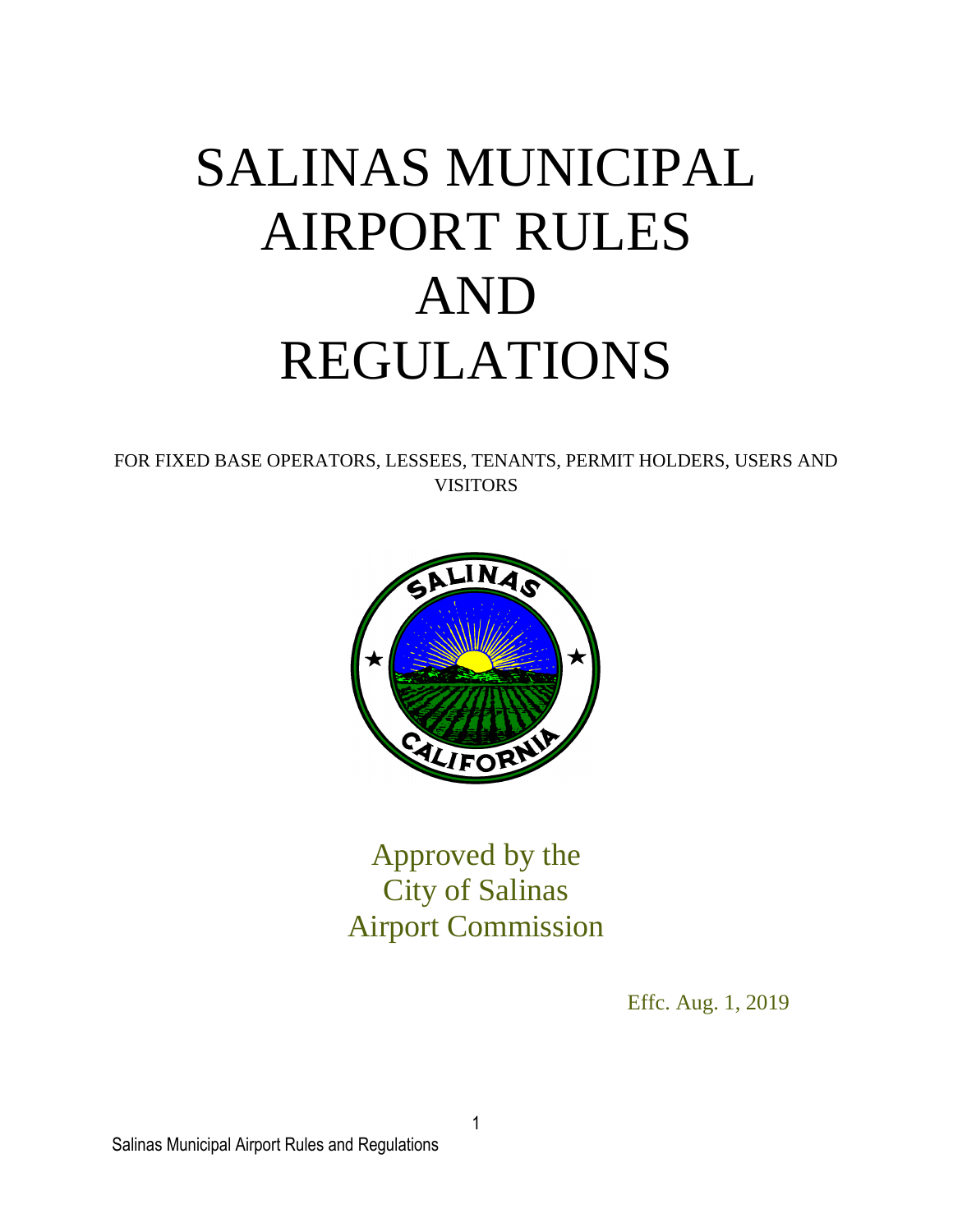# **TABLE OF CONTENTS**

| SECTION PAGE                                                 |  |  |
|--------------------------------------------------------------|--|--|
|                                                              |  |  |
|                                                              |  |  |
|                                                              |  |  |
|                                                              |  |  |
|                                                              |  |  |
| CHAPTER 6 - HANGAR, T-HANGAR, T-SHELTER AND TIEDOWN AREA  19 |  |  |
|                                                              |  |  |
|                                                              |  |  |
|                                                              |  |  |
|                                                              |  |  |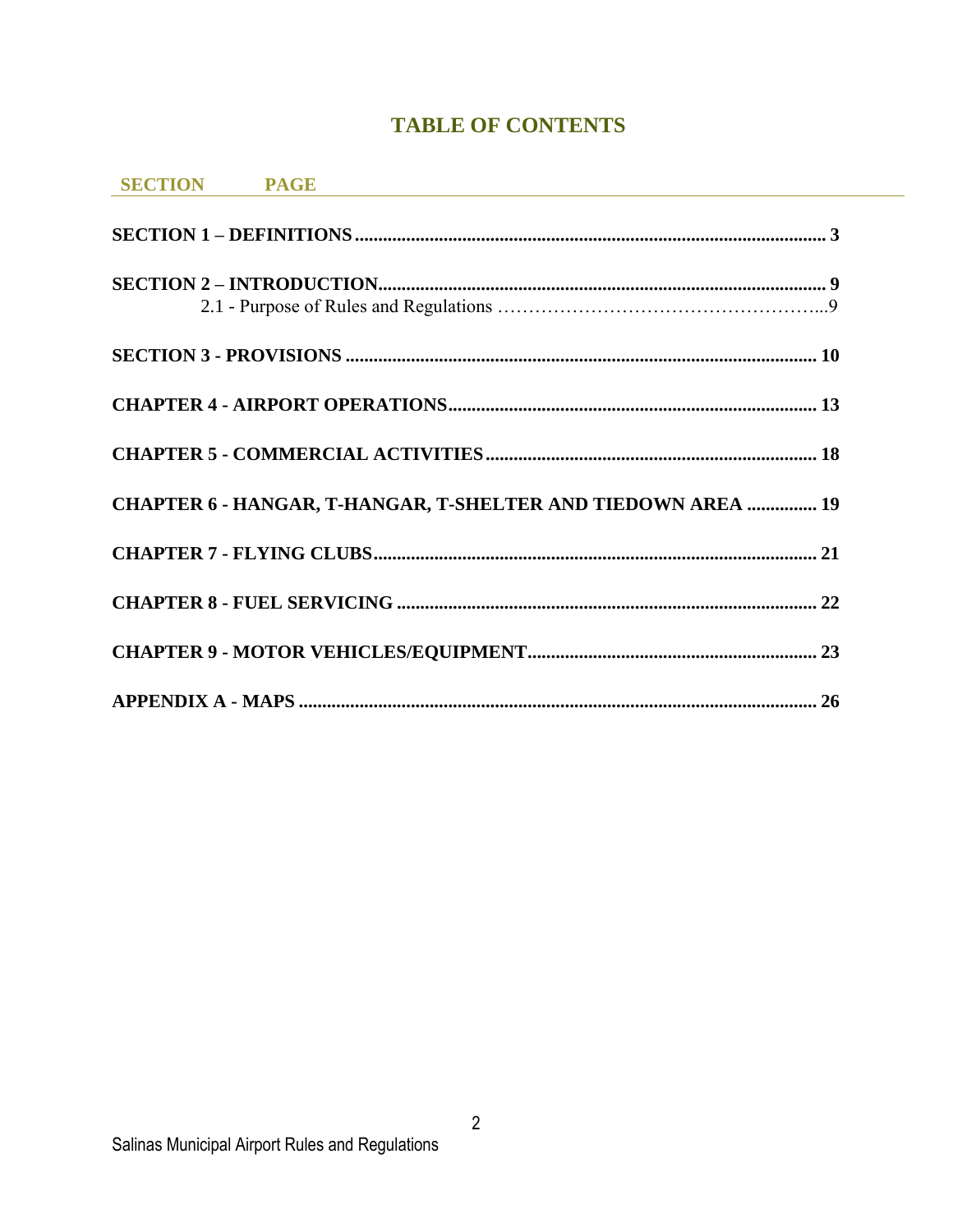## **SECTION 1 – Definitions**

<span id="page-2-0"></span>**Abandoned** – As applicable to Aircraft, Vehicles, and Property, means that it is stationary on the Airport and may be in a condition that is unserviceable or not drivable including: expired license plates, missing or flat tire(s), broken window(s), engine removed or parts of engine removed so that the engine is inoperable, or any other aircraft, Vehicle or Property that has been declared as an Abandoned by the Airport Manager or a designated representative.

**Advisory Circulars (AC)** – Issued by the FAA to help explain the intent of a federal regulation, to provide guidance and information to the aviation public in a designated subject area, or to show an acceptable method for complying with a related federal regulation.

**Aeronautical Activity** – Any activity which involves, makes possible, or is required for the operation of aircraft, or which contributes to or is required for the safety of operations.

**Aeronautical Service** – Any service which involves, makes possible or is required for at the operation of aircraft, or which contributes to or is required for the safety of aircraft operations commonly conducted on one or both of the City's airports by a person who has a lease, license or permit from the City to provide such service.

**Agreement** – A written contract, executed by both parties, and enforceable by law between the City and an entity granting a concession, transferring rights or interest in land and/or improvements, and/or otherwise authorizing and/or prohibiting the conduct of certain Activates. Such agreement will recite the terms and conditions under which the activity will be conducted at the airport including, but not limited to, term of the Agreement; rents, fees, and charges to be paid by the entity; and the rights and obligations of the respective parties. Examples include, by may not necessarily be limited to, Commercial Aviation Permits or Taxiway Access Permits issued by the City.

**Air Operations Area (AOA)** – The AOA consists of those areas intended for the movement and parking of aircraft and that, together with adjacent areas, are restricted to entry only by those persons, vehicles, and activities identified and authorized by the Director of Aviation as defined by the Federal Aviation Administration-Advisory Circular AC150/5300.

**Air Traffic Area –** Unless otherwise specifically designated, airspace within a horizontal radius of 5 statute miles from the geographical center of any airport at which a control tower is operating, extending from the surface up to, but not including, an altitude of 3,000 feet above the elevation of an airport. Unless otherwise authorized by ATC, no person may operate an aircraft within an airport traffic area except for the purpose of landing or at taking off from an airport within that area. ATC authorizations may be given as individual approval of specific operations or may be contained in written agreements between airport uses and the tower concerned.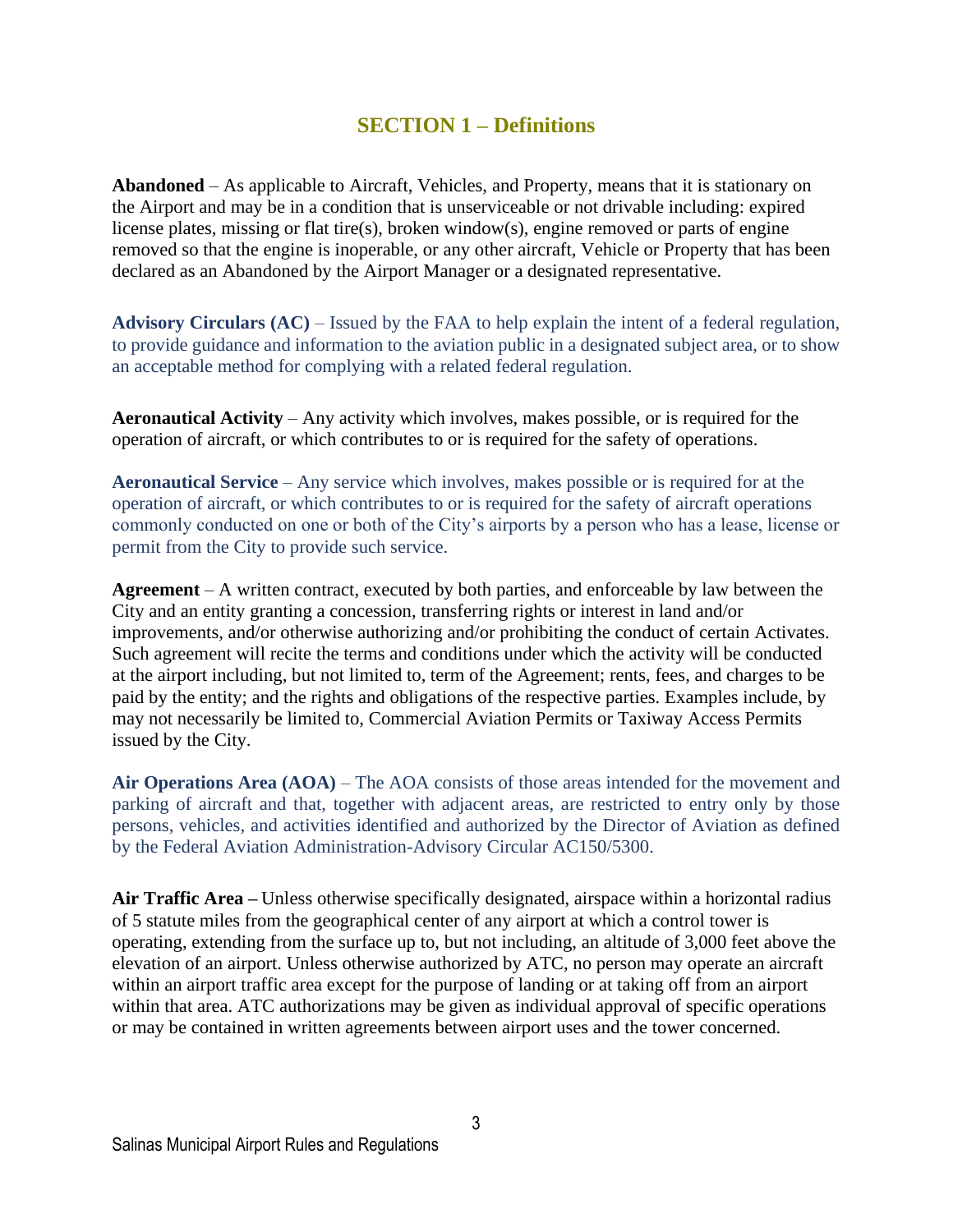Air Traffic Control Tower  $(ATCT)$  – A terminal facility that uses air/ground communications, visual signaling, and other devices to provide ATC services to aircraft operating in the vicinity of an airport or on the movement area.

**Aircraft** – (also airplane, Balloon, Helicopter) any device or contrivance now known or hereinafter invented, that is used or intended to be used for flight in the air.

**Aircraft Accident** – An occurrence associated with the operation of an aircraft which takes place between the time any person boards the aircraft with the intention of flight and all such persons have disembarked, and in which any person suffers death or serious injury, or in which the aircraft receives substantial damage.

**Airport** — the land, building and facilities known as the Salinas Municipal Airport owned by the City of Salinas or the Salinas Municipal Airport that are contiguous to the Airport, including airspace above such land and the designated approaches thereto. Airline code identifier (SNS) and FAA designation is KSNS.

**Airport Manager** – The manager of the City of Salinas Airports or his/her designee. The term Airport Manager as used herein, shall include airport personnel duly designated to represent the Airport Manager and to act on behalf of the Airport Manager for the enforcement of these regulations to ensure that efficient, proper and safe operation of the airports, but only to the extent authorized by low or properly delegated by the Airports Manager.

**Airport Staff** – City of Salinas Employees who are assigned to and work at the Salinas Municipal Airport.

**Airport Hazard** – Any structure or natural object located on or in the vicinity of a public airport, or any use of land near such airport that obstructs for airspace required for the flight of aircraft landing, taking off or taxiing at the airport.

**Airport Land Use Commission (ALUC) –** A commission established in accordance with the California State Aeronautics Acts in each county having an airport operated for the benefit of the general public. The purpose of each ALUC is "to assist local agencies in ensuring compatibility land uses in the vicinity of all new airports and in the vicinity of existing airports to the extent that the land in the vicinity of those airports is not already devoted to incompatible uses." An ALUC need not be created if an alternative process, as specified by the statutes, is established to accomplish the same purpose.

**Airport Land Use Compatibility Plan ALUCP** – In California, the forma plan], developed and adopted by an ALUC, setting forth criteria, policies and specifications for the preservation of long-term, land use compatibility between an airport and its environs.

**AMA –** Aircraft Movement Area, The runways, taxiways, and other areas of the Airport which are utilized for taxiing/hover taxiing, air taxiing, takeoff, and landing of Aircraft, exclusive of loading Aprons and parking area.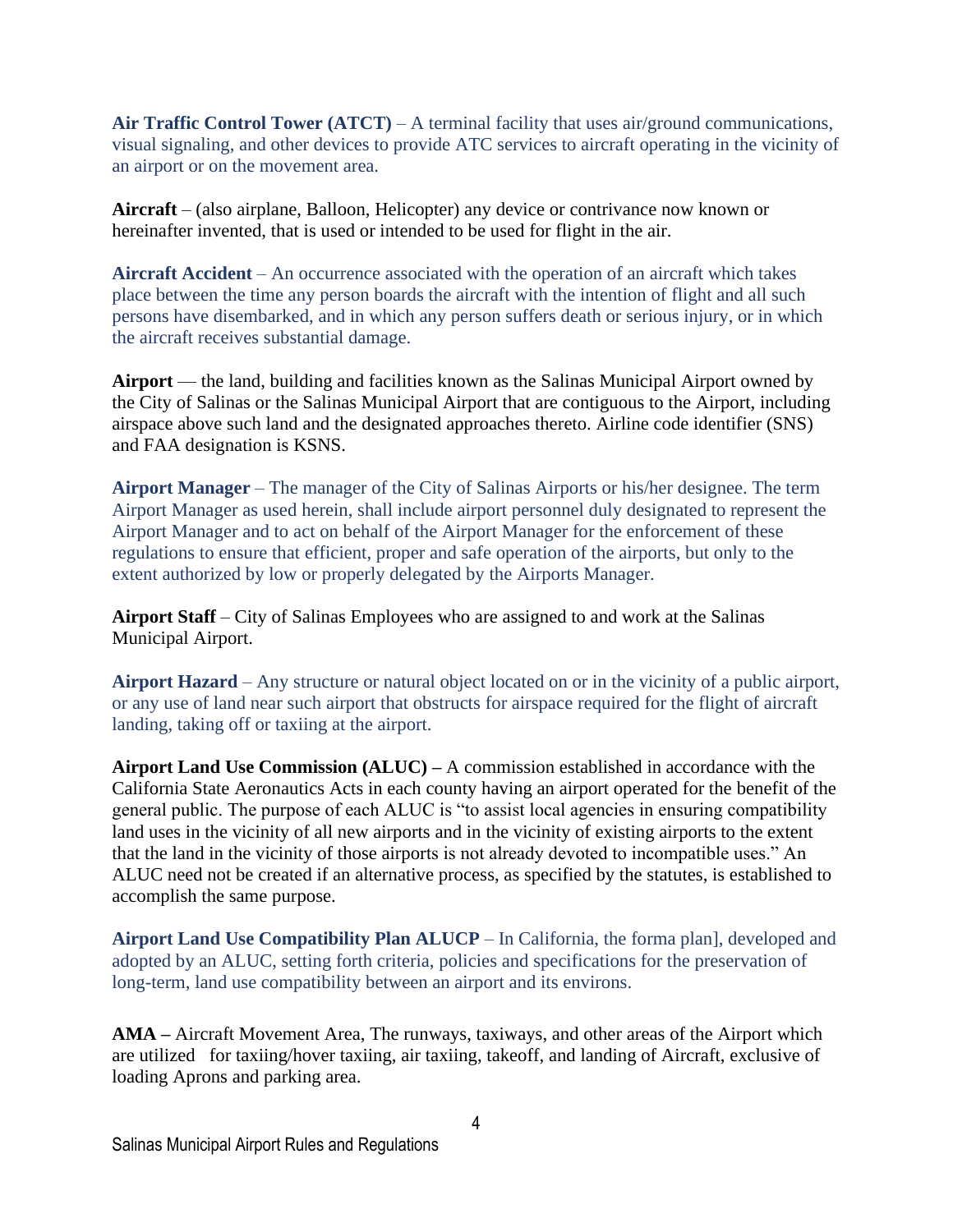**Apron** - An Area of the airport designated for aircraft surface maneuvering, parking, fueling, servicing an enplaning/deplaning of passengers.

**Certificates of Insurance** – A certificate provided by and executed by an Operator's insurance company evidencing the insurance coverages and limits of the Operator.

**City** – The City of Salinas.

**Codes** – Rules and Regulations Referenced – means the codes/rules as referenced below:

- NFPA 407 Standard for Aircraft Fueling Servicing
- Aeronautics Law State Aeronautics Act Public Utilities Code
- California Fire Code Part IV Special Occupancy Uses Article 24 Airport, Heliports, and Helistops
- **Environmental Protection Agency**
- FAA Advisory Circulars
- California Vehicle Code Section 211113, 22511.8, 22651, and 22652
- City of Salinas Code of Regulatory Ordinances Ord No. 2250
- Federal Aviation Administration FAA Advisory Circulars, Orders, Rules
- Federal Airport and Airway Act of 1970
- Federal Airport Noise and Capacity Act of 1990
- Federal Aviation Safety and Noise Abatement Act of 1979
- Federal Clean Water Act
- Federal Americans with Disabilities Act
- Monterey County Environmental Health Code
- State Health and Safety Code
- State Penal Code
- State Vehicle Code
- State of California Code of Regulations Title 21, Sections 3525 through 3560
- State of California Public Utilities Code Sections 21001 et seq. relating to the Aeronautics Act
- **Transportation Security Administration (TSA) Regulations**
- Salinas Municipal Airport Storm Water Pollution Prevention Plan (SWPPP) Best Management Practices (BMPs)

**Commercial Operator** — means any person who, for compensation for hire, engages in aviation or aviation-related activities such as, but not limited to, the following:

- (1) selling new and/or used aircraft and component parts;
- (2) aircraft and engine maintenance, repairs, and manufacturing;
- (3) using aircraft in the carriage of persons, property, freight, mail, etc, in the commerce;
- (4) aviation training (both ground and flight);
- (5) aerial photography;
- (6) air ambulance service;
- (7) aircraft agricultural operations (aerial applications, spraying of seed, fertilizers, pesticides, defoliants);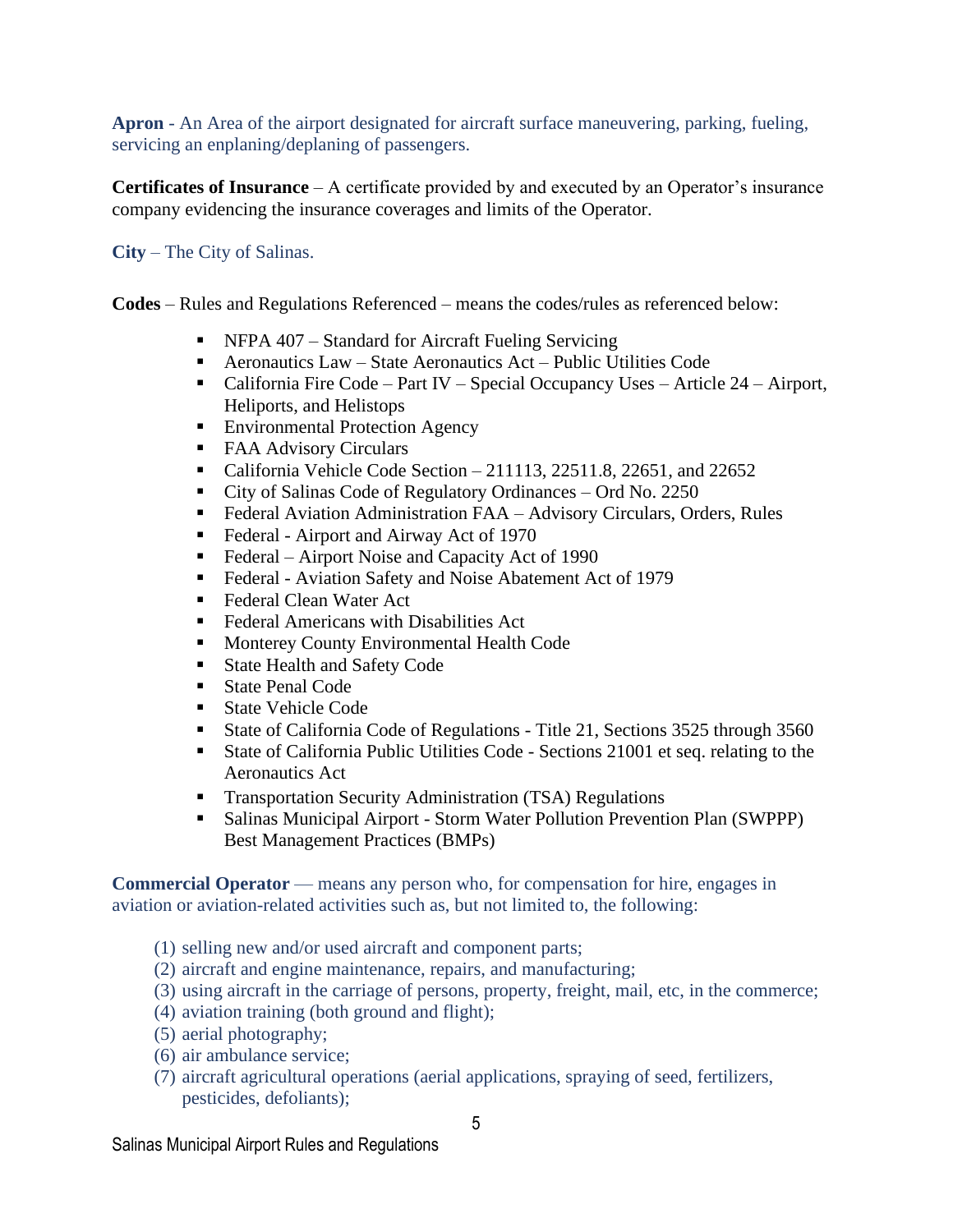- (8) Aircraft rental charter and leasing;
- (9) Automobile and truck rentals to aircraft passengers and owners; and/or
- (10) Sales and/or repair of avionics.

**Derelict Aircraft** - are defined as aircraft that are not in active restoration, construction, or maintenance or do not have current Registration or Airworthiness Certificate.

**Emergency Vehicle** – Vehicle of the police or fire department, ambulance or any Vehicle conveying an Airport official or Airport employee in response to an official emergency call.

**Federal Aviation Administration (FAA) – The United States government agency that is** responsible for insuring the safe and efficient use of the nation's airspace. It is the agency of the U.S. Department of Transportation that is charged with (1) regulating air commerce to promote its safety and development; (2) achieving the efficient use of navigable airspace of the United States; (3) promoting, encouraging, and developing civil aviation; (4) developing and operating a common system of air traffic control and air navigation for both civilian and military aircraft; and (5) promoting the development of a national system of airports.

**Federal Aviation Regulations (FAR) (**Now known under the Code of Federal Regulations [CFR], as PART 14) – Regulations established by the Federal Aviation Administration (FAA). These regulations are the rules that govern the operation of aircraft, airways, and airmen. They are codified in the U.S. Code of Federal Regulation (CFR).

**Fixed Base Operator (FBO)** – Any person or company who rents, leases or owns facilities located on the Salinas Municipal Airport, who by virtue of his specific type of aviation (or aviation related) activity, requires the occupancy of a site contiguous to the apron with direct access to the aircraft operating area, and who engages in the business of selling aviation fuel, providing aircraft parking and providing other services which may include but not be limited to those described under "commercial operator" above.

**Flying Club** – A non-commercial organization established to promote flying, develop skills in aeronautics, including pilot training, navigation, and awareness and appreciation of aviation requirements and techniques.

**Foreign Object Debris (FOD)** – Any object, live or note, located in an inappropriate location in the airport environment that has the capacity to injure airport or air carrier personnel and damage aircraft. Examples include but are not limited to: nuts, bolts, plastic, cans, rocks, and wildlife.

**Foreign Object Debris (FOD) Damage** – Any damage attributed to a foreign object that can be expressed in physical or economic terms which may or may not downgrade the product's safety or performance characteristics.

**Flight Standards District Office (FSDO)** – An FAA field office serving an assigned geographical area and staffed with Flight Standards personnel who serve the aviation industry and the general public on matters relating to the certification and operation of air carrier and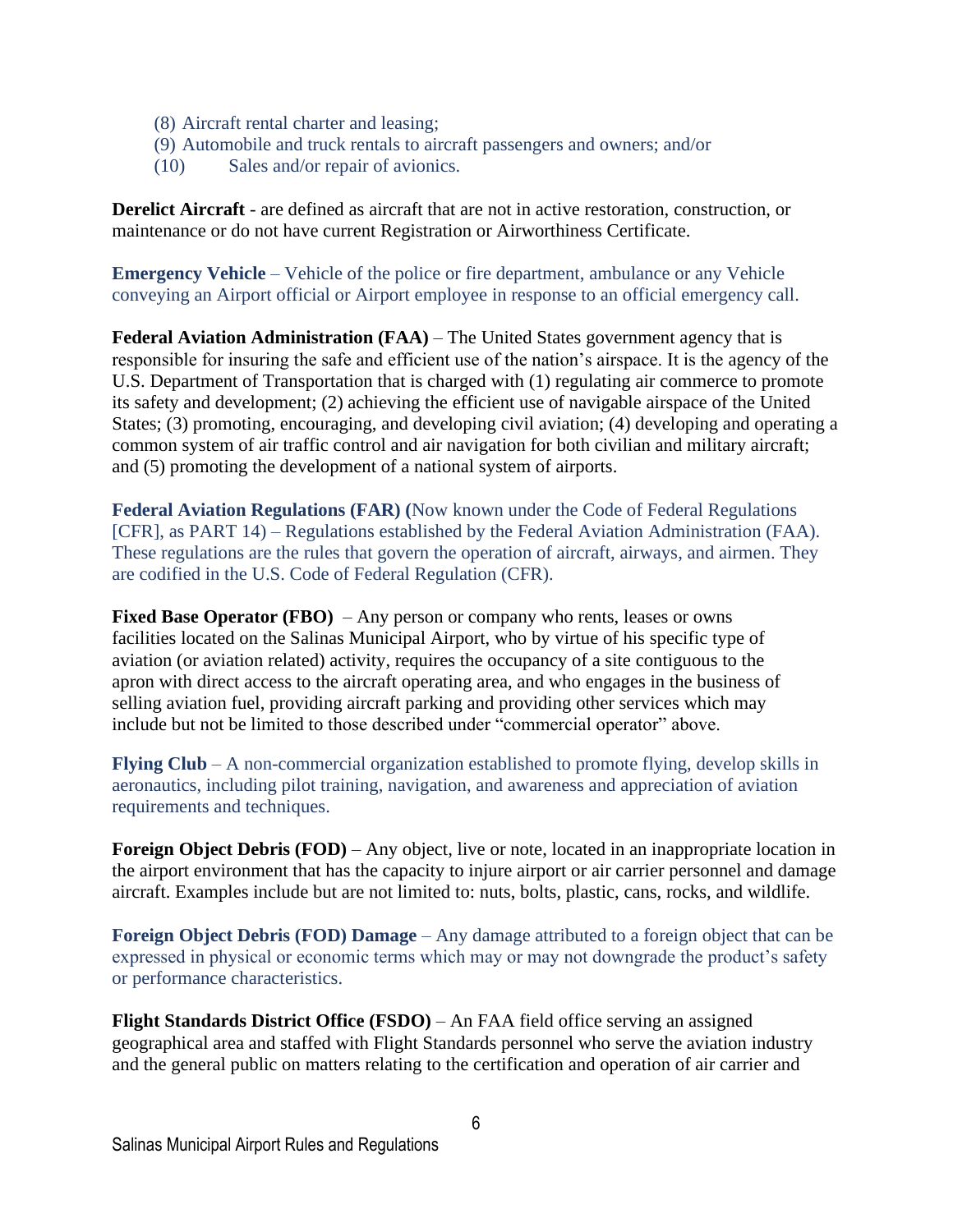general aviation aircraft. Activities include general surveillance of operational safety, certification of airmen and aircraft, accident prevention, investigation, enforcement, etc.

**Hangar** – A building intended to be used for storage, maintenance etc. of aircraft.

**Helipad** – A small designated area, usually with a prepared surface, on a heliport, airport, landing/takeoff area, apron/ramp, or movement area used for takeoff, landing or parking of helicopters.

**Landing Area** – Any locality, either of land or water, including airports/heliports and intermediate landing fields, which is used, or intended to be used, for the landing and takeoff of aircraft whether or not facilities are provided for the shelter, servicing, or for receiving or discharging passengers or cargo.

**Master Lease** – means a portion of an Airport that is leased to an individual or entity as approved by the City in an Aviation/Industrial Master Lease contract.

**Minimum Standards** – The qualifications or criteria that are established as the minimum requirement(s) that must be met by businesses engaged in on-airport aeronautical activities for the right to conduct those activities.

**Movement Area** – Those areas of the airport under the control of the air traffic control tower including runways, taxiways, and helipads designated and made available for the landing, takeoff, and taxiing of aircraft and which require a clearance from the air traffic control tower prior to entering those areas exclusive of loading ramps and aircraft parking areas and as further defined in the FAA/AC 150-5300 "Airport Design."

**National Transportation Safety Board (NTSB)** – National Transportation Safety Board.

**NFPA –** National Fire Protection Administration.

**Noise Complaint** – A recorded complaint concerning aircraft noise made by an individual and kept on file at an airport.

**Non-Movement Area** – Those areas of the airport where aircraft taxi, or are towed or pushed without radio contact with the air traffic control tower or with other aircraft including aircraft aprons, ramps, taxilanes and parking areas not under the positive control of the ATCT as further defined in the FAA/AC 150-5300 "Airport Design."

**Owner** – Applied to a building or land shall include any part owner, joint owner, tenant in common, tenant in partnership, joint tenant or tenant by the entirety of the whole or of a part of such building or land. On the secured area/AOA, this shall mean a person who or entity that holds the legal title to an aircraft or a motor vehicle.

**Pedestrian** – A person on foot, on a bicycle, in a wheelchair (motorized or manual), on a skateboard (motorized or manual) or on a scooter (motorized or manual).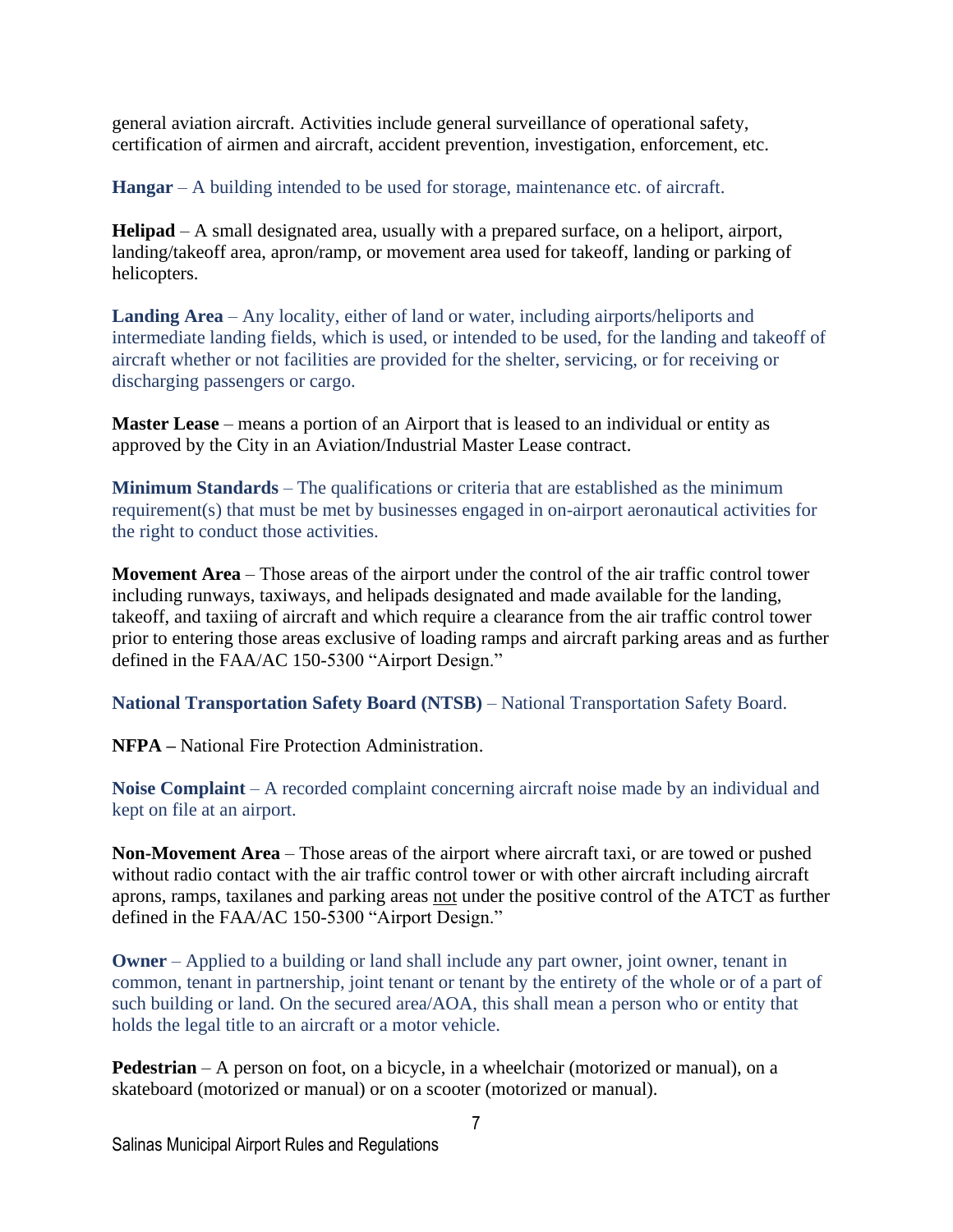**Permit** - A written authorization issued by the Airports Manager to engage in certain specific activities or the temporary use of certain areas of facilities at the airport.

**Person** – means any individual, estate, firm, association, political body, business, organization, group, partnership, business trust, company, corporation, or other legal entity including any member trustee, agent, employee, officer, receiver, assignee, or other representative of any of these.

**Positive Control** – Absolute or Active control.

**Restricted Area** – Areas of the Airport, other than Public Areas, wherein entry or use thereof is restricted to authorized personnel pursuant to applicable Regulatory Measures, including but not limited to: runways, taxiways, taxilanes, fire lanes, airport maintenance facilities, mechanical rooms, electrical vaults, fire breaks and any other areas marked as such with appropriate signage.

**Runway** – a defined rectangular area on a land airport prepared for the landing and takeoff run of aircraft along its length. Runways are normally numbered in relation to their magnetic direction rounded off to the nearest 10 degrees.

**Self-Fueling** – The fueling of an Aircraft by the Owner of the Aircraft of the Owner's employee using the Owner's equipment.

**Self-Service** – Includes activities such as adjusting, repairing, cleaning and otherwise providing service to an aircraft, provided the service is performed by the aircraft owner or his/her employees with resources supplied by the aircraft owner. See FAR Part 43 for allowed selfservice activities.

**Specialized Aviation Service Operation (SASO)** – An aeronautical business that offers a single or limited service.

**Sublease** – An Agreement entered into by an entity with an Operator or Lessee that transfers rights or interests in the Operator's or Lessee's Leased Premises and is enforceable by law, regardless of whether the interest in land is an estate for years or a usufruct.

**Taxilane** – The Portion of the Aircraft parking area used for access between Taxiways and Aprons and not under ATCT control.

**Taxiway** – A defined path, usually paved, over which aircraft can taxi from one part of an airport to another (excluding the runways) and is under ATCT control, but shall not include Leased Premises.

**Tiedown** – An area paced or unpaved suitable for parking and mooring of aircraft wherein suitable Tiedown points are located.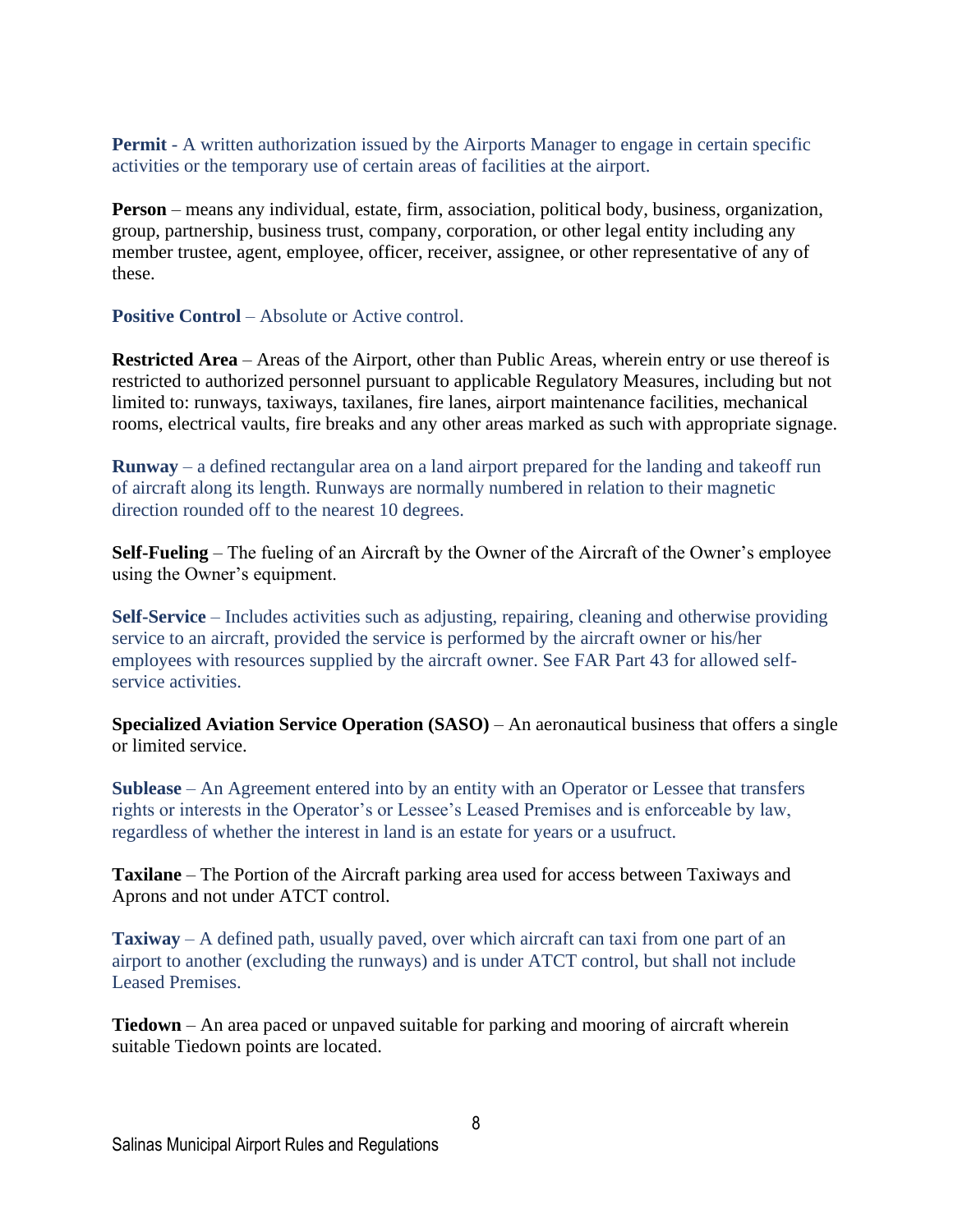**Touch-and-Go** – The act of landing an Aircraft on a runway and immediately taking off in the same direction on that runway instead of landing and coming to a full stop on the runway before proceeding on a taxiway to a paring location or to another runway.

**Vehicle** – Any device that is capable of moving itself, or being moved, from place to place upon wheels; but does not include any device deigned to be moved by human muscular power or deigned to move primarily through the air.

## **SECTION 2 – INTRODUCTION**

## <span id="page-8-0"></span>**2.1 Purpose of Rules and Regulations**

- 2.1.1. The purpose of these rules and regulations is designed to protect the public health, safety, interest, and general welfare of the operators, lessees, consumers, and users of the City of Salinas Airport; publish Rules and Regulations for airport-approved operating procedures, terminal, safety and security requirements at in affect at Salinas Municipal Airport; to restrict or prevent any activity or action which would interfere with the safe orderly and efficient use of the City of Salinas' Airport by its operators, lessees, consumers and users. These Airport Rules and Regulations apply to all airport employees (including City staff), tenant organizations, airlines and governmental organizations that work at, conduct business at, lease property, or otherwise have access to Salinas Municipal Airport. They are to put in place, to ensure that employees performing their jobs contribute to the Salinas Municipal Airport's goal of providing a safe and efficient airport. Nothing in these Rules and Regulations shall limit or constrain the legitimate authority of the Airport Director or designee.
- 2.1.2. Lessees, Permittees and Users shall at all times comply with federal, state, and local laws, ordinances, rules and regulations which are applicable to their operations. Lessees, Permittees and Users shall display to the City, upon request, any permit, license or other evidence of compliance with such law.
- 2.1.3. Any person accessing or using the City of Salinas Airport shall be responsible for their actions and all actions of any person to whom they provide or facilitate access, whether directly or indirectly.
- 2.1.4. Responsibilities**.** It shall be the responsibility of every User of the Salinas Municipal Airport, including pilots and others, to become familiar with the provisions of these rules and regulations. A copy will be maintained current to reflect any amendments and will be available in the Airport Manager's office and on the Airport Website at.

[http://www.ci.salinas.ca.us/Admin/Airport/ADairprt.html.](http://www.ci.salinas.ca.us/Admin/Airport/ADairprt.html)

The Airport Manager will provide additional copies to any user of the Airport who requests such a copy.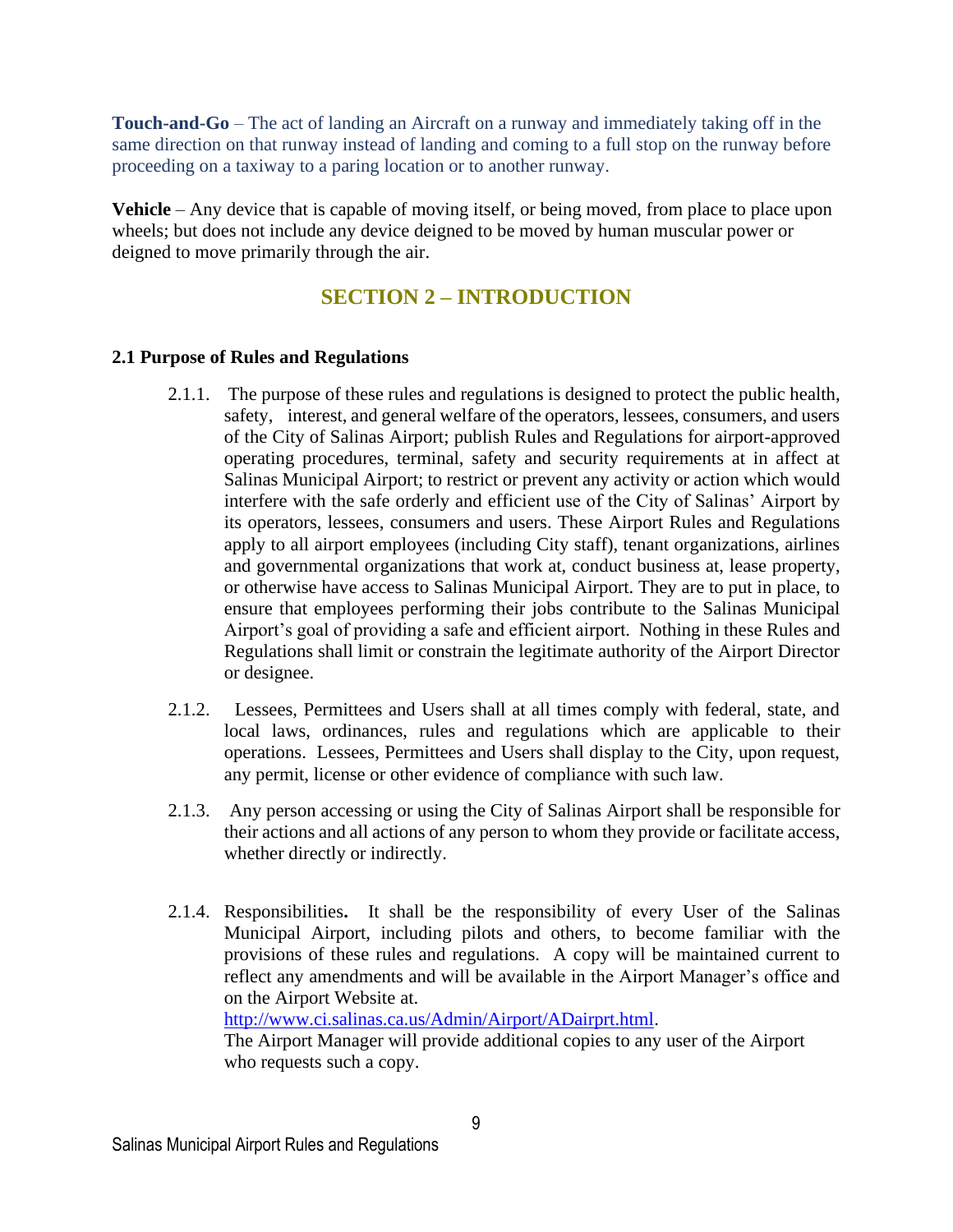## **SECTION 3 - PROVISIONS**

<span id="page-9-0"></span>All Fixed Base Operators, Lessees, Tenants, Permit Holders, Users And Visitors must comply with each and every of these Rules and Regulations and all applicable laws, codes, and regulations as more specifically defined in Appendix A--Definitions/Abbreviations.

#### **3.1 General Provisions**

- **3.1.1. Airport Staff – Actions to Safeguard the Public:** The Airport Staff shall have authority to safeguard the public and further the public health, safety and welfare.
- **3.1.2**. **Airport Staff – Rules and Regulations:** Any and all persons shall be governed by the rules and regulations prescribed herein and by any permit, instruction(s) or other approval(s) issued by the City of Salinas relative to the use or occupancy of any part of the Airport premises.
- **3.1.3. Violation of Rules:** Any person who operates or handles any aircraft, vehicle, equipment or apparatus or uses the Airport or any of its facilities in violation of rules set forth herein, may be prevented from further use of the Airport. In addition, such persons may be subject to the penalties provided herein or in the City of Salinas City Code or elsewhere in any applicable federal, state or local law or regulation. The Airport Manager may refuse the further use of the Airport or its facilities to such persons for such length of time as he/she determines. Appeal of the Airport Manager's decision may be made to the Deputy City Manager who has oversight of the Airport, whose determination shall be the final administrative determination of the matter.

## **3.2 Specific Provisions**

- 3.2.1 **Advertisements:** No person shall post, distribute, circulate or display advertisements at the Airport without first obtaining the approval of the Airport Manager.
- 3.2.2. **Airport Access:** Airport access shall be allowed to only those persons authorized by the Airport Staff or by those having official business at the Airport.
- III. **Airport Entry Points:** Airport Staff properly reserves the right to lock or unlock any gate at any time deemed necessary for the safety and/or security of the Airport or the public.

#### IV **Animals:**

- a. All animals must be controlled on a leash or housed in an appropriate container.
- b. Only assistance animals on proper leashes are permitted in Airport buildings or offices.
- V. **Cleaning/Washing of Aircraft**. No aircraft washing or cleaning shall be permitted unless performed at the designated washrack areas in compliance with all applicable storm water regulations, including the use of appropriate BMPs as approved by the Airport Staff.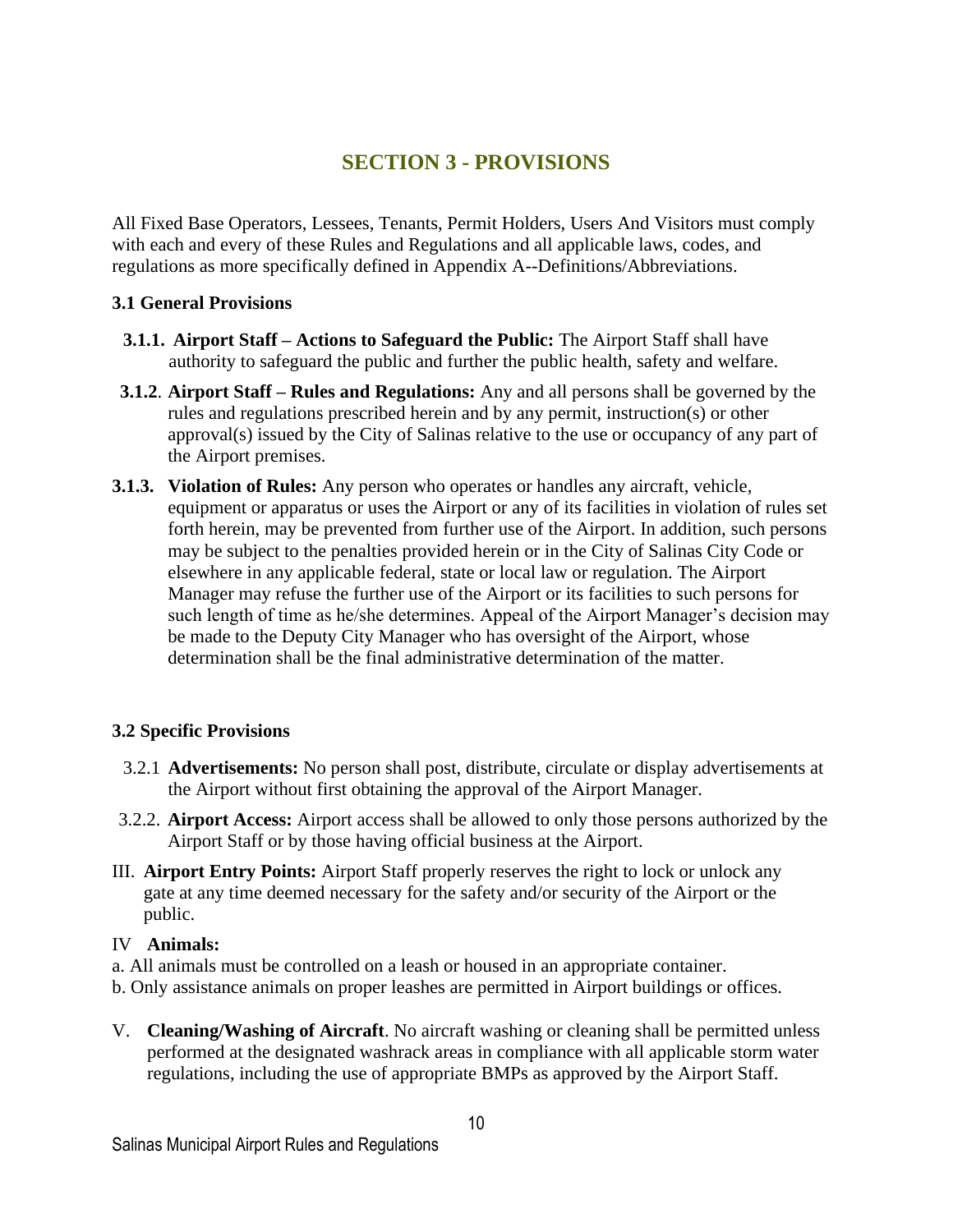- VI. **Conduct of Business:** No person shall use the Airport or any part thereof, or any Airport facilities for revenue producing or commercial activities without first securing an appropriate use permit, lease or other such document from the City. Once the document is obtained, the person shall comply fully with all the terms and conditions of the document including the payment of rates and charges. Examples of such businesses include, but are not limited to, aviation/industrial use, commercial photography, advertising or soliciting. All business activities will be conducted as described in the Minimum Business Operating Standards for the Salinas Municipal Airport.
- VII. **Derelict Aircraft:** Parking of derelict aircraft is prohibited on Airport premises. Aircraft owners will be notified by registered mail that their aircraft has been identified as derelict and shall have thirty (30) days from the date of such notice to remove or repair the aircraft to such a condition that it is no longer derelict. Failure to take action during the thirty (30) day period will result in the tow-away, removal, and/or storage of the aircraft from the Airport. The tow-away, removal or storage of any such aircraft or components thereof shall be at the owner's sole cost and expense and without liability to the City.
- VIII. **Entering Restricted Areas Prohibited:** No person shall enter any restricted areas posted as being closed to the public or the like, except:
- a. Persons assigned to duty therein;
- b. Persons authorized by the Airport Staff; or
	- c. Passengers under appropriate supervision or escort, entering such areas for the purpose of debarkation.
- IV. **Equipment Requirements:** Every aircraft using the Airport shall be equipped with a fully functional two-way radio, except when operating into or from the Airport under an FAA waiver, or during hours when the FAA tower is not staffed or operating. Pilots approaching the Airport shall maintain a listening watch on 119.4 for traffic advisories, if possible, and follow standard procedures as listed in the Airman's Information Manual, and the special procedures as published for the Airport.
- V. **Equipment and Material Storage:** No person shall store or stock material or equipment in such manner as to constitute a fire hazard as defined by the applicable code. Equipment or material shall not be stored in an unsafe or unsightly manner as determined by Airport Staff.
- VI. **Firearms:** No person shall shoot any projectile from a firearm or other device, into, on or across any portion of the airport, nor have in their possession, or control, any firearm or explosive or explosive device which is not unloaded and securely wrapped and boxed for shipment. This section does not apply to peace officers who are acting in the performance of their duties as such. The Salinas Municipal Airport or any facility thereon may not be used for any activity or use involving the sale, exchange, transfer or display of firearms.
- VII. **Flammable Material Storage:** No person shall keep or store any flammable liquids, gases or hazardous materials on Airport premises, in hangars, or in any building at the Airport unless stored in an appropriate container, and storage of such materials is in compliance with the California Fire Code.`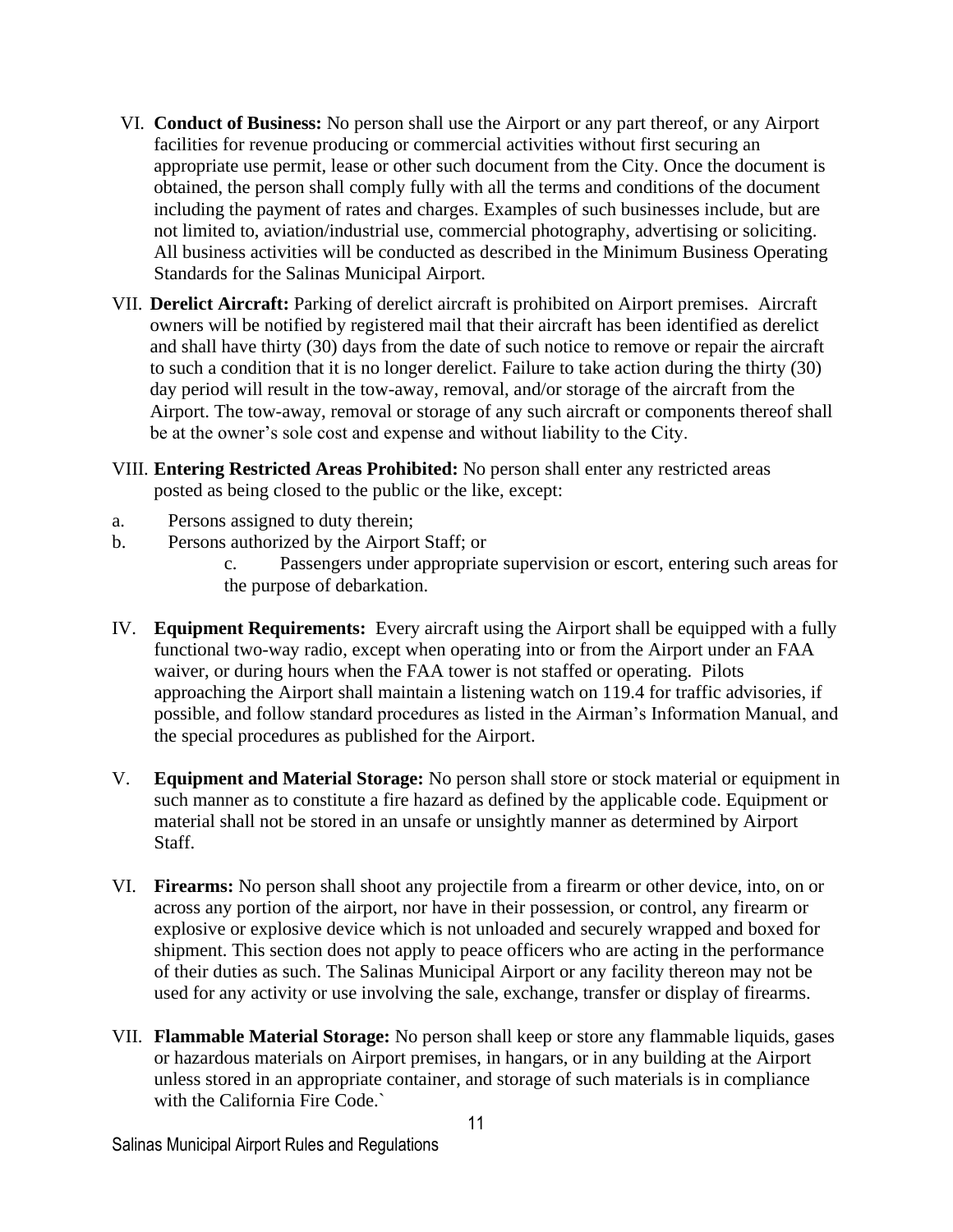- VIII. **Floor Care – Requirements:** All tenants and lessees at the Airport shall keep the floors of the hangars, terminal, apron, pits and adjacent areas, leased, permitted or un-leased, free and clear of oil, grease and other flammable or hazardous material in compliance with all applicable rules, regulations and codes
- **IX. Gate Control:** All entry points shall be positively controlled at all times. Under circumstances where an entry point gate is non-operational, said gate shall be immediately closed and locked and repaired within 48 hours. Airport staff reserves the right to lock any access point at any time.
- **X. Garbage and Refuse:** No person may transport any garbage, cans, bottles, papers, ashes, sewage, trash, rubbish or any other refuse onto the airport for disposal. No person may dispose of any garbage, cans, bottles, papers, ashes, sewage, trash, rubbish or any other refuse generated at the airport except in trash containers plainly marked for such purposes Tires or batteries of any type may not be deposited on the airport.
- XI. **Hours of Operation:** The Airport shall be open for public use twenty-four hours per day, subject to any restrictions imposed by the Airport Manager due to inclement weather, the condition of the landing area, the presentation of special events, construction or repair activities, or similar causes. The Airport Manager is directed and authorized to close the Airport, or portions thereof, or suspend operations related to the landing, takeoff or taxiing of aircraft during any period in which he/she determines that such operations, or their continuance, would be hazardous. The Airport Manager shall immediately notify the nearest appropriate FAA facility to issue a notice to airmen advising of the closure.
- XII. **Intoxicants and Drugs:** No person shall operate aircraft, aircraft equipment or motor vehicles of any type on Airport premises while under the influence of an illegal drug or intoxicating liquor.
- XIII. **Loitering/Trespassing:** No person shall loiter or otherwise enter or remain upon Airport premises without lawful business or reason to be there or after having been directed by Airport Staff to leave the Airport premises.
- XIV. **Lost and Found Articles:** Any person who finds lost articles shall report and deposit them at the Airport office. Any person who loses an article(s) should report it to the Airport office. Lost articles, other than aircraft and motor vehicles, will be kept for three months and then disposed of in the discretion of the Airport Manager in accordance with Civil Code section 2080 et seq. and applicable provisions of the Salinas City Code.
- **XV. Lubricating Oils, Dopes, Paints and Thinners - Storage:** No person shall keep or store any lubricating oils, dopes, paints or thinners on Airport premises, in hangars, or in any building at the Airport unless stored in an appropriate, approved container.
- XVI. **Motorized Equipment – Operation Restrictions:** No motorized equipment shall be operated on the aircraft apron area except by: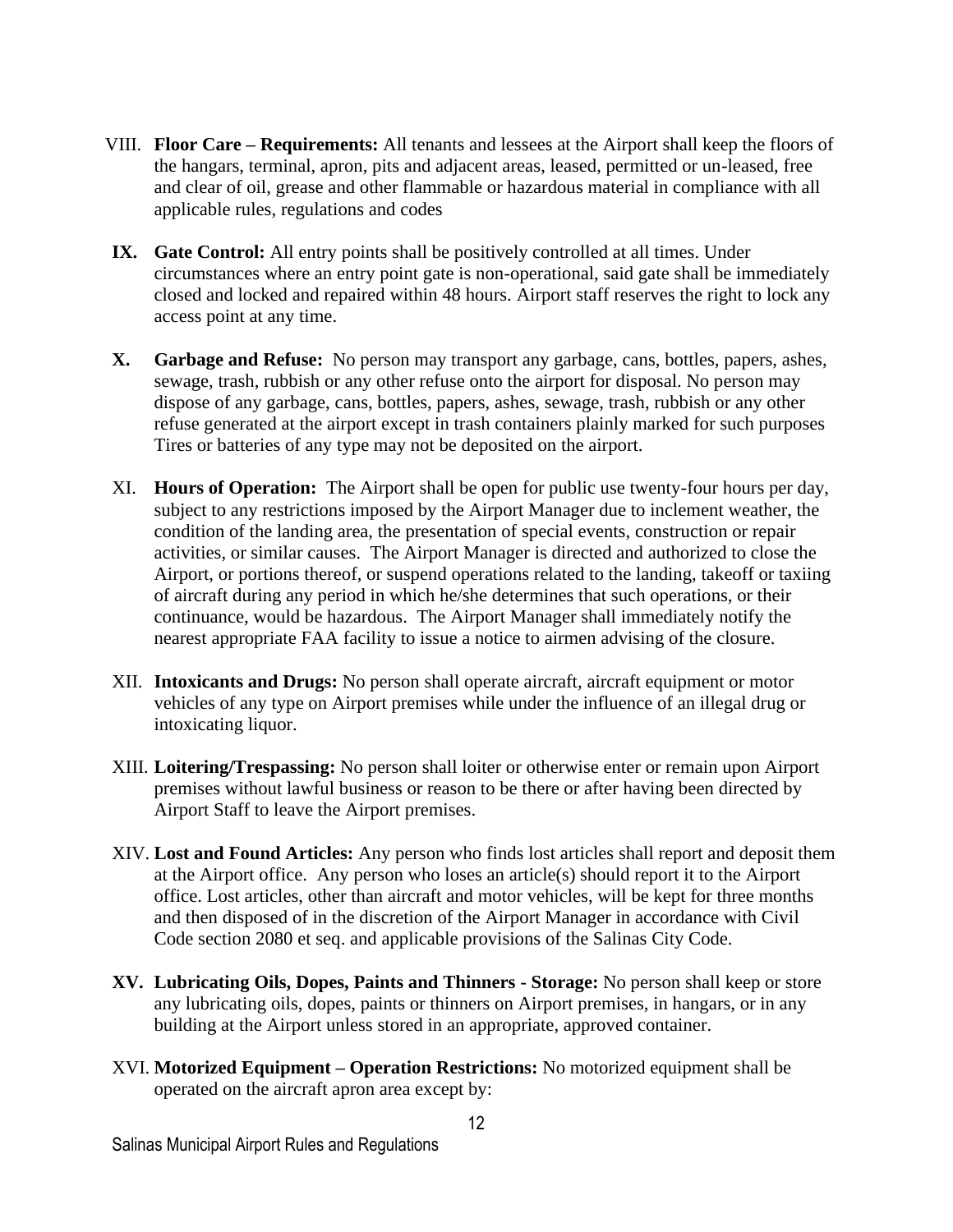- a. Persons assigned to duty thereon;
- b. Persons authorized by the Airport Staff; or
- c. Licensed drivers
- XVII. **Noise:** No person shall operate any aircraft in flight or on the ground in such a manner as to cause unnecessary noise as determined by applicable federal, state or local laws and regulations.
- XVIII. **Open-Flame Operations:** No person shall conduct any open-flame operations in any hangar or any part thereof unless specifically authorized by the Airport Staff.
- XIX. **Parking of Vehicles:** Vehicles shall not be parked on the Airport premises other than in designated areas and the manner indicated by posted parking, traffic signs or as designated by lease or permit.
- XX. **Smoking Prohibited:** No smoking shall be permitted within 50 feet of any fuel farm, fuel truck or any fuel storage facility or container at any time. No person shall smoke in any hangar, public building, public restroom, or place at the Airport where it is specifically prohibited by law or the Airport Staff. No person shall smoke within 20 feet of any entrance, exit or operable window of a City occupied facility.
- XXI. **Soliciting:** No person shall solicit funds, goods, donations or pledges at any Airport without written approval of the Airport Staff.

## XXII. **Use of Roads and Walks – Use Restrictions:** No person shall:

a. Operate any type of vehicle or motorized equipment on roads or walks except as designated by the City Codes or in strict compliance with the California Vehicle Code

b. Travel on the Airport other than on the roads, walks or places provided for that particular class of traffic.

c. Use a motor vehicle without strict compliance with speed limits prescribed by City/posted traffic speed limit signs. No motor vehicle shall exceed the speed of 15 miles per hour except emergency vehicles in emergency situations or unless otherwise posted.

- d. Use roads, walks or other places that will cause a Runway Incursion/Runway Deviation as defined by FAA Rules and Regulations or Orders.
- e. Use the roads or walks in such a manner as to hinder or obstruct access or use by others.
- f. Walk across or on a taxiway or runway, or enter a movement area.

# **CHAPTER 4 - AIRPORT OPERATIONS**

<span id="page-12-0"></span>I. **Abandoned, Wrecked, Dismantled or Inoperative Vehicles:** The City may abate and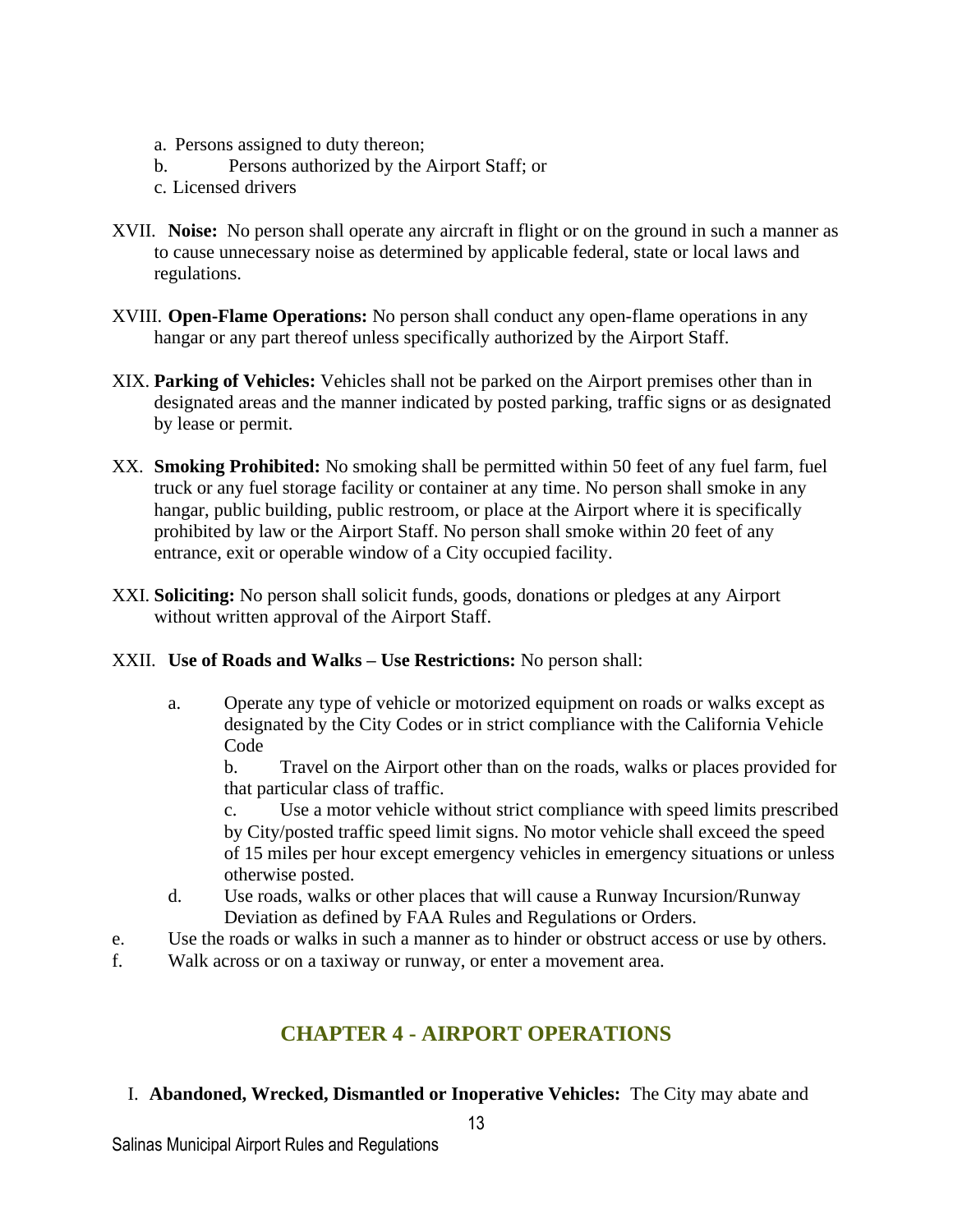remove any abandoned, wrecked, dismantled or inoperative motor vehicles or vehicles, mobile equipment, or parts thereof from the Airport at the expense of the owner thereof pursuant to Vehicle Code section 22660 et seq. and the applicable provisions of the Salinas City Code. For the purposes of this section an abandoned or motor vehicle is any motor vehicle or vehicles, mobile equipment, parked on the Airport for a period of fourteen (14) days or more without the prior approval of the Airport Manager.

- II. **Aerobatics Prohibited:** No aircraft shall be flown within the airport traffic area in any aerobatic maneuver or maneuvers other than those required in normal and routine operation unless specifically approved by the Airport Staff.
- III. **Accident/Incident Reports:** Every person involved in an aircraft accident on the Airport shall promptly provide a report of the details of such accident to the Airport Manager and to the Federal Aviation Administration (FAA). When released by the FAA or the National Transportation and Safety Board (NTSB), the owner and/or pilot of an aircraft which is damaged in an accident shall be responsible for the prompt removal of the aircraft as directed by the Airport Manager. Where the pilot or the owner is unable to arrange for removal of such disabled aircraft, the Airport Manager shall have the authority to move, or arrange the removal of the aircraft. No liability shall be incurred by the Airport Manager or others for damage aggravated by, or resulting from, such removal. If injuries or property damages occur, persons involved or witnesses shall contact emergency services immediately by dialing 911.
- IV. **Aircraft Equipment:** In compliance with FAA regulations, no person shall operate an aircraft to, from or at a the Salinas Municipal Airport unless it is equipped with a functional two-way radio capable of communicating with the FAA/ATCT or on the appropriate frequencies, including but not limited to, the CTAF frequency, in accordance with FAA regulations, or if under "no radio" conditions, pilot is under positive control with Air Traffic Control Tower (ATCT) using light-gun signaling.
- V. **Aircraft Parking:** Aircraft shall only be stored or parked at places designated by the Airport Manager and such storage or parking shall be at the sole risk of the owner or the operator of the aircraft, and without any responsibility of the Airport, the City, or any of its officers or employees, for any loss of or damage to the aircraft while so stored or so parked. The owner or operator of the aircraft shall be responsible for tying-down and securing the aircraft. The owner shall likewise be responsible for any liability arising from or caused by the aircraft or its activities. Transient aircraft shall only be parked in the area designated by the Airport Manager. The Airport Staff may secure or remove any aircraft parked in an unauthorized manner or unauthorized location. Aircraft operators shall exercise considerable caution when removing tiedowns or relocating aircraft during heavy winds.
- VI. **Aircraft Repairs:** Owners and operators may perform repairs on their own aircraft at limits established by the FAA for owner maintenance and, provided such work is conducted in an area that meets all health, safety and storm water regulations and in areas designated by the Airport Staff. Owners and operators may perform inspections and minor repairs on their aircraft in their assigned hangar or parking areas. Best Management Practices must be used when draining engine oil, hydraulic fluid or fuel, or using solvents. All work must be done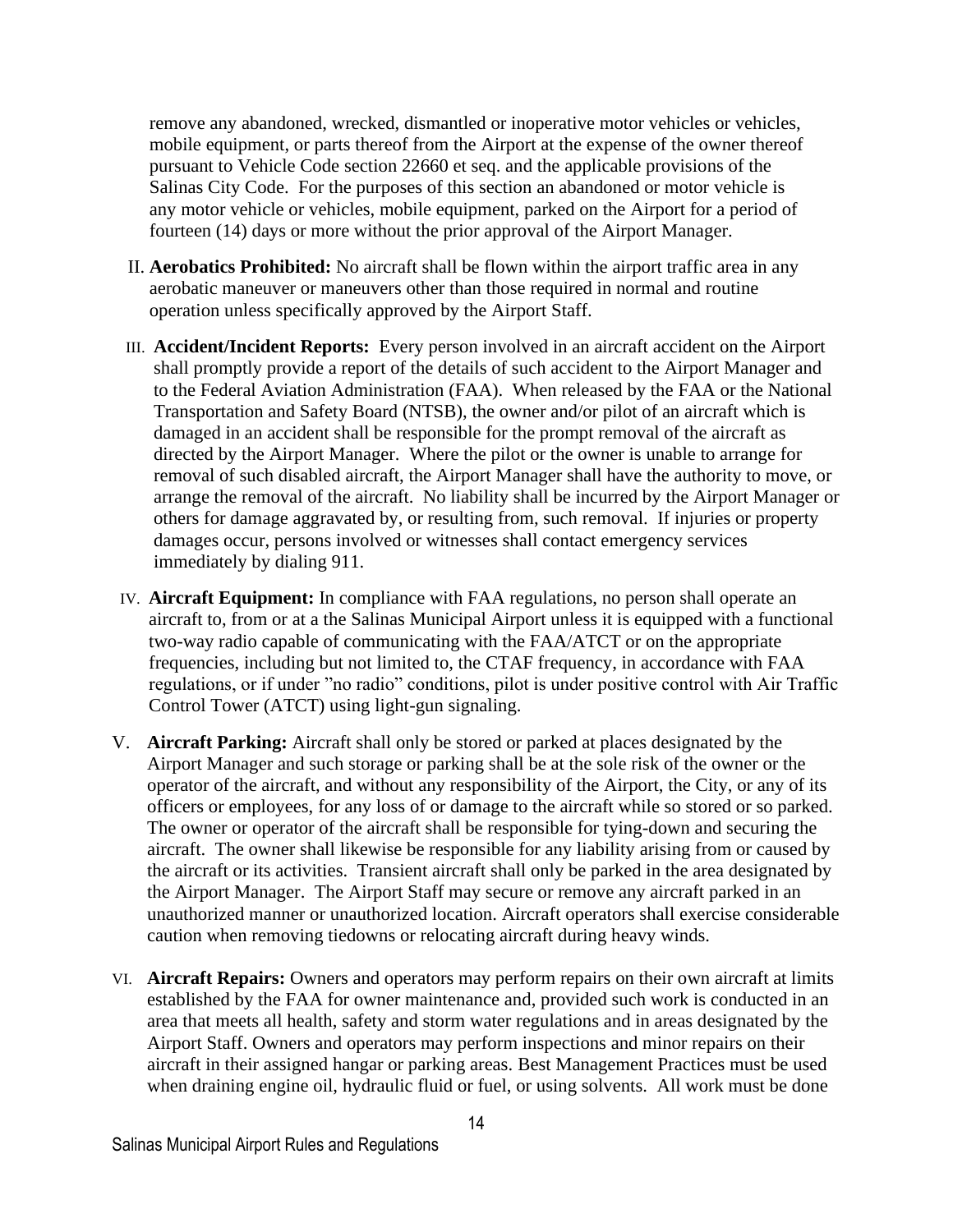in compliance will all applicable storm water regulations. Except for waste oil all hazardous materials must be disposed of off airport premises. Waste oil containers are located on the Airport for use by Airport tenants. No person shall use the Airport or any part thereof, or any Airport facilities for revenue producing or commercial activities including aircraft repair and maintenance and no tenant may contract for services with a person using Airport facilities for such purposes who has not first secured an appropriate use permit, lease or other such document from the City.

- VII. **Aircraft – Full Control Required:** Following a landing, or prior to takeoff and while taxiing, the Pilot In Command (PIC) shall assure that there is no danger of collision with other aircraft taking off, landing or taxiing. All aircraft shall be taxied under full control and at a reasonable speed.
- VIII.**Aircraft Engines – Locations Where Operation is Permitted:** Aircraft engines shall be started and run only in those places designated for such purposes by the Airport Staff. Aircraft shall be placed and oriented so that while an engine is running that hangars, shops, buildings, or persons are not in the path of the propeller slipstream, rotor wash or jet wash, and so that no dust cloud or other hazard to aircraft is created.
- IX. **Aircraft Engines – Starting and Running:** No aircraft engine shall be started or run unless a licensed pilot or mechanic is attending the controls or is acting as Pilot In Command. No person may hand prop any aircraft without a licensed pilot or mechanic attending the controls
- X. **Aircraft Engines – Operation in Hangars Prohibited:** No aircraft engine shall be run or operated in any hangar.
- XI. **Conformity with Rules and Regulations:** No person shall navigate, land upon, fly, maintain, repair any aircraft or conduct any aircraft operations at or from the Airport facility without compliance with all current FAA and City Airport rules and regulations. Master Lessees are fully and completely responsible for informing all employees (permanent or temporary) and all users, guests, and vendors entering through their gates (pedestrian or vehicle) of applicable rules and regulations. Master Lessees shall be responsible for the conduct of their employees, guests, users or vendors.
- XII. **Damage to Airport Property:** Any and all airport property damaged or destroyed by an accident, an aircraft incident, or otherwise, shall immediately be paid for by the person or persons responsible for such damage or destruction. Under extenuating circumstances, payment may be deferred, provided that the Airport Staff authorizes deferred payment.
- XIII. **Dangerous Cargo:** The loading, unloading or parking of aircraft or vehicles carrying explosive or highly toxic cargoes is prohibited except in areas designated by the Airport Manager.
- XXIII. **Denial of Departure or Landing Clearance:** The Airport Staff may delay, suspend or restrict the landing of an aircraft, any ground movement or other operation or activity on the Airport, and may refuse departure of aircraft from parking areas at the airport, for any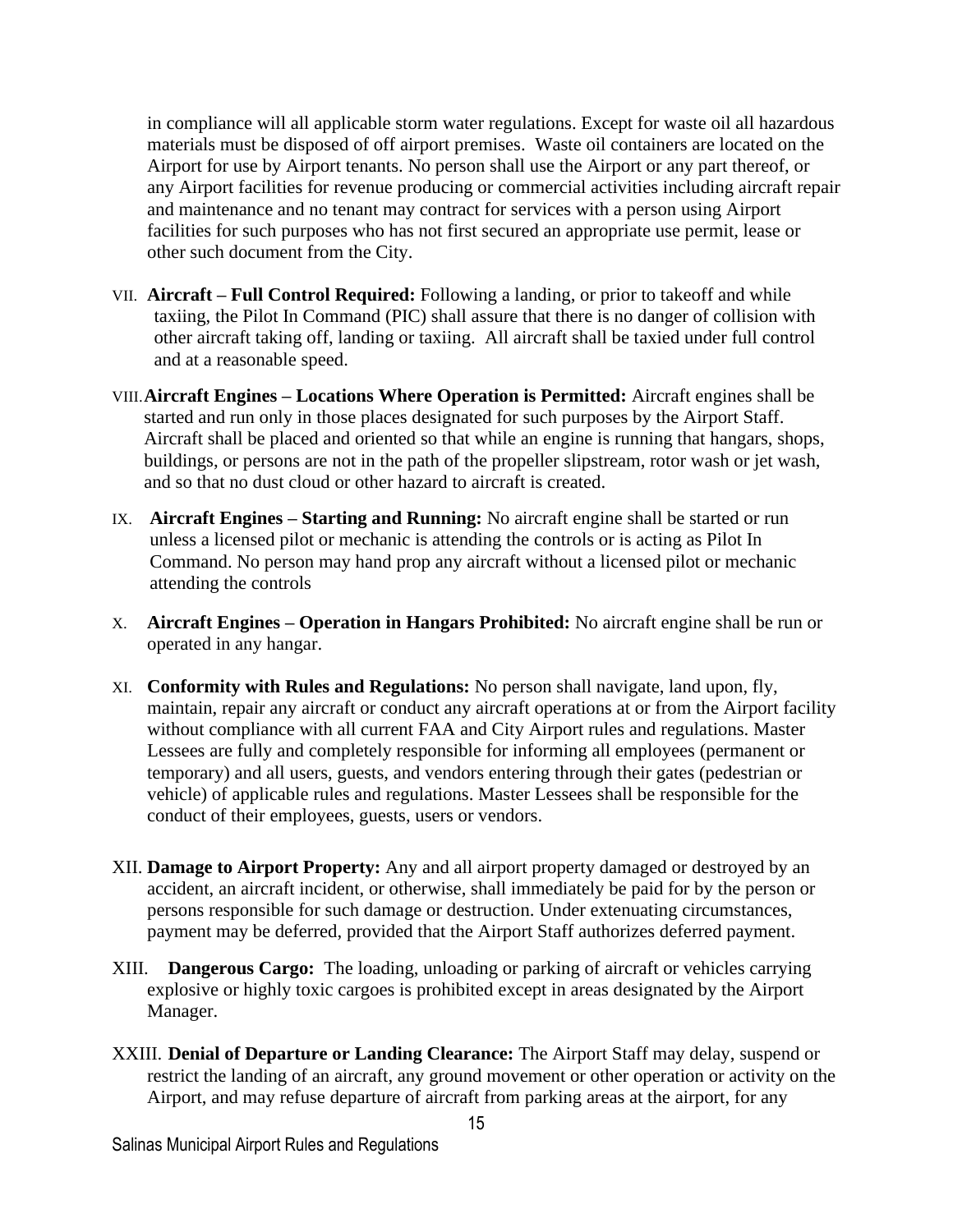reason deemed necessary in the public interest or to protect public health, safety or welfare.

- XV **Disposition of Disabled Aircraft:** The owner, pilot or operator of any aircraft which becomes disabled or wrecked at the Airport, shall be responsible for the prompt removal of the disabled or wrecked aircraft, and parts thereof, as directed by the Airport Staff. In the event the owner, pilot or operator fails to comply with such directions, the disabled or wrecked aircraft, and parts thereof, may be removed by the City at the expense of the pilot, owner or operator. Prompt aircraft removal is the responsibility of the PIC or owner unless directed to delay such removal pending an investigation of an accident by FAA or NTSB. Aircraft removal must be accomplished in a manner that is safe and prevents damage to City or personal property.
- XVI.**Electrical Equipment:** No person shall install any electrical equipment or machinery in the hangars or modify existing wiring or install additional outlets, fixtures or similar items without prior written approval of the Airport Staff.
- XVII. **Federal and State Air Traffic Rules:** All applicable air traffic and flight rules of the FAA and the State of California governing the operation of aircraft are hereby adopted by reference. Strict adherence to these rules and regulations is required at all times while operating at, to or from the Airport.
- XVIII. **Fuel Sales:** No person shall deliver or bring to the Airport any fuels or dispense such fuel from, at or upon the Airport without a permit from the Airport Manager. A gallonage charge shall be imposed for the right and privilege of making deliveries of all types of fuels and lubricants, to any person or location at or upon the Airport as specified in any permit, lease or other City approval. No fuel shall be stored anywhere on the Airport except in underground tanks, or such other tanks as may be approved by the Airport Manager and the Fire Marshall.
- XIX. **Hangar Inspection:** All tenants shall provide the airport manager with one key or combination to the T-hangar door lock to facilitate fire protection, inspection or maintenance of the hangar and door. The Fire Marshall and/or City may enter upon and inspect the premises at any time for any reasonable purpose after providing reasonable notice of intent to do so.
- XX. **Incursion/Deviation Prevention Program:** All users, tenants, vendors and guests shall adhere to FAA regulations and City policies and procedures regarding the Runway Incursion Prevention Program and Vehicle/Pedestrian Deviation (V/PD) Prevention Program.
- XXI. **Incomplete Repairs:** No person shall leave any aircraft in a disassembled condition in the aircraft parking areas for longer than 60 days without prior approval from the Airport Staff.
- XXII.**Intoxicants and Drugs:** No pilot or other member of the crew of an aircraft in operation on the Airport or any person attending or assisting in said operation of the aircraft, shall be under the influence of an illegal drug or intoxicating liquor. No person obviously under the influence of intoxicating liquor or illegal drug shall be permitted to board any aircraft except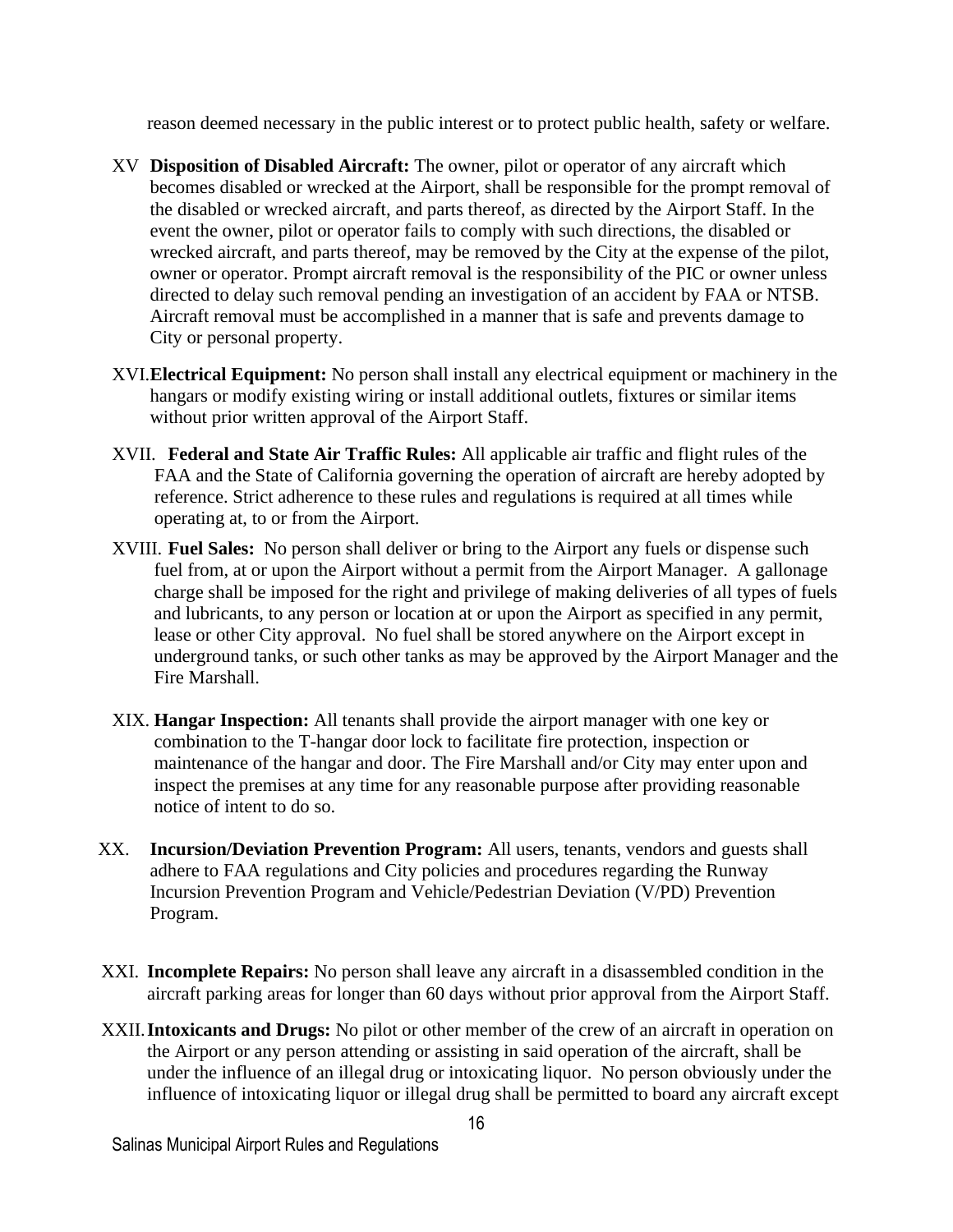in case of emergency. No person shall operate equipment or motor vehicles on airport premises while under the influence of an illegal drug or intoxicating liquor.

- XXIII. **Liability Insurance Requirements:** The privileges of using the Airport or its facilities shall be conditioned upon the assumption of full responsibility and risk by the user of the Airport and upon the maintenance of insurance in amounts and in the manner specified by the Airport Manager. Such Airport user shall indemnify, defend, and hold harmless the City of Salinas its officers, agents and/or employees during all activities commenced or held by or at the direction of the user. Each aircraft based at the Airport shall be covered for bodily injury, property damage, and hangar keepers liability insurance with limits established by the City. Vehicles operated on the Airport shall be adequately insured to the amounts of coverages required or otherwise as established by the State of California.
- XXIV. **Maintenance Taxi and Run-Up:** Unless maintenance or ramp personnel are certificated pilots and unless performed in areas specifically designated by the Airport Manager, no aircraft or vehicle maintenance shall be performed on the Airport Premises without the prior permission of the Airport Manager. Engine run-ups not incidental to takeoff or landing shall be conducted in designated run-up areas.
- XXV. **Night Flying:** No person shall land at, taxi on or takeoff from an unlighted runway or taxiway after dusk or before dawn, as defined by the FAA, except in the event of an emergency or unless approved by the Airport Staff.
- XXVI. **Nonairworthy Aircraft:** The storage of nonairworthy aircraft or components thereof at the Airport or in tiedown spaces on Airport premises for any period greater than sixty (60) days is prohibited, unless the express written consent of the Airport Staff is obtained. The tow-away, removal or storage of any such aircraft or components thereof shall be at the owner's sole cost and expense and without liability to the City or to any of its officers or employees.
- XXVII. **Painting:** Painting and other similar processes shall only be conducted in buildings that are specifically designated for such activities and are in compliance with the local health and safety regulations, Air Pollution Control District regulations and storm water regulations. Shelters or any open tiedown areas are not authorized for these activities. Minor "touch-up" painting may be accomplished with prior written approval from the Airport Manager and in compliance with local health and safety regulations, Air Pollution Control District regulations and storm water regulations; however, the aircraft owner shall be held responsible for any damages to other aircraft and/or property due to over-spray associated with any painting activities.
- XXVIII.**Safe Handling of Aircraft:** The Pilot In Command (PIC) of a moving aircraft, or of an aircraft preparing or waiting to move, shall ensure that there is no danger of a collision with any other aircraft, whether moving or stationary, or with any building or obstruction. Aircraft shall at all times be taxied, landed, or taken-off at reasonable speeds and while under the full control of the PIC.
- XXIX.**Securing of Unattended Aircraft:** No aircraft shall be left unattended at the Airport unless properly secured or positioned in a hangar. Owners of such aircraft shall be held responsible for any damage resulting from failure to comply with this rule.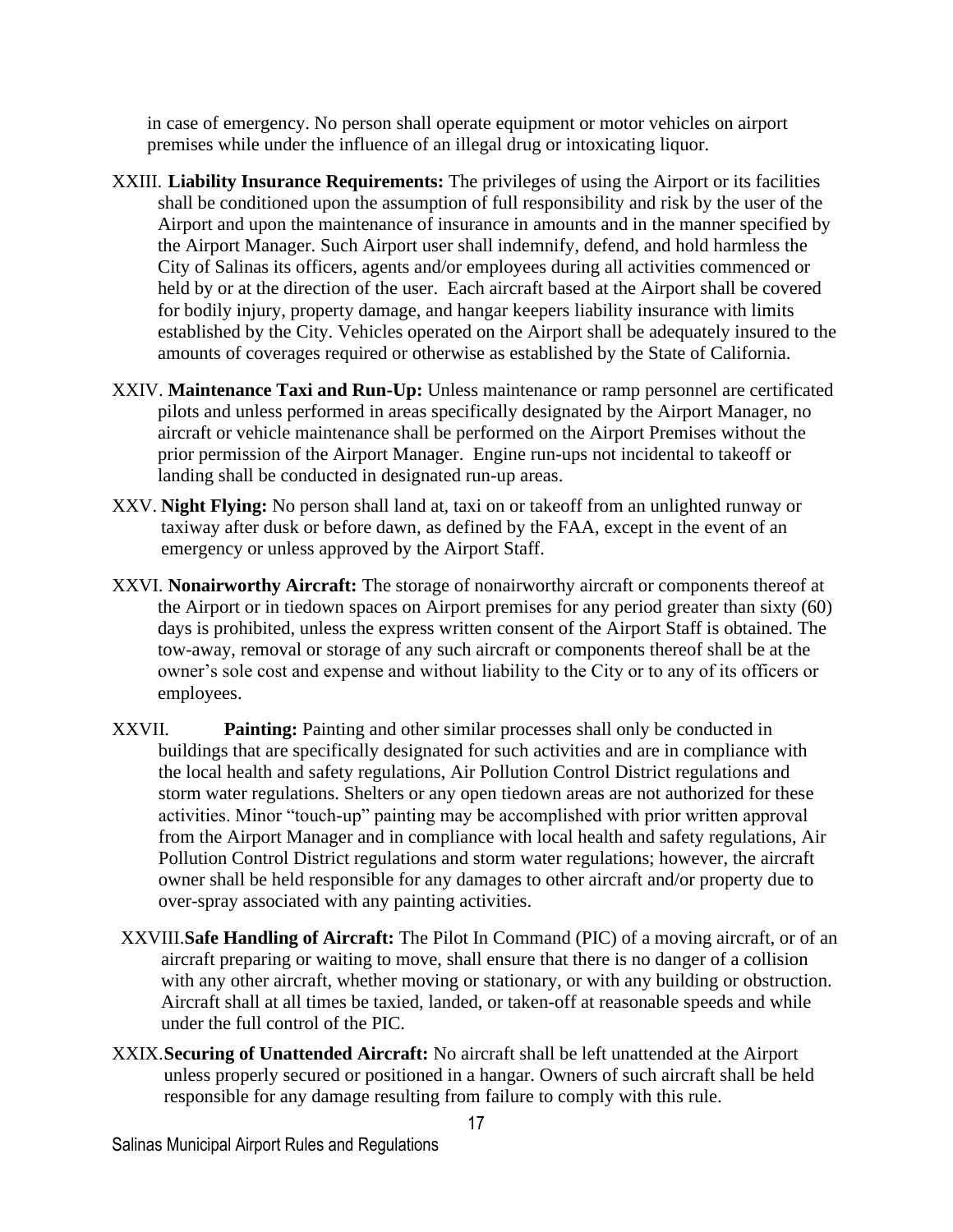- XXX. **Storage and Repairs – Locations:** No aircraft shall be stored or repaired in any area or space other than those areas and spaces designated for such purposes by the Airport Staff.
- XXXI. **Takeoffs and Landings:** Except in an emergency, all fixed wing aircraft shall make takeoffs and landings from the runway. Intersection take-offs require prior approval from the Airport Manager.
- XXXII. **Taxiing:** No aircraft shall be taxied from any aircraft parking area/apron onto a City maintained taxiway or runway without clearance from the ATCT. When there is no Tower in operation, the pilot is advised to use the Common Traffic Advisory Frequency (CTAF) and transmit all intentions in the safest and most efficient manner. All aircraft shall be taxied under full control at a reasonable speed. No aircraft shall be taxied into or out of hangars at any time.
- XXXIII. **Taking Aircraft Into Custody.** The Airport Manager may take into custody any abandoned, unclaimed or unauthorized aircraft, and thereafter he shall retain custody thereof until claimed by the lawful owner or owners who shall pay expense incurred by the Airport operator in connection therewith. Aircraft not claimed within ninety (90) days may be sold pursuant to Code of Civil Procedure section 1208.61.
- XXXIV. **Turns / Traffic Pattern / Traffic Altitudes:** The PIC shall follow all applicable FAA guidelines for traffic pattern maneuvers. The PIC shall adhere to any specific traffic pattern or "fly as a good neighbor" guidelines or voluntary noise abatement procedures published by the City or the FAA/Airport Facility Staff for the Airport.

## **CHAPTER 5 - COMMERCIAL ACTIVITIES**

<span id="page-17-0"></span>No person shall use the Airport, any part thereof, or any airport facilities for revenue producing or commercial activities without first securing an appropriate Lease or Permit or other such document from the Airport and paying the fees and charges established for such use. The minimum standards for commercial activity at the Airport are to be followed.

- I. **Advertisements:** No person shall post, distribute, circulate or display any advertisements, without first obtaining the approval of the Airport Staff.
- II. **Authorization:** Commercial activities at the Airport shall be authorized in accordance with the provisions of a lease or permit issued by the City. No person shall use the Airport or any part thereof for revenue producing or commercial activities without first securing an appropriate lease, sublease, permit or other such document from the City. Having obtained such document, the commercial entity must comply with all terms and conditions including the payment of rates and charges. The Airport Staff may restrict the location where such activities occur for the requirement of public safety and convenience (Ref. Aeronautics Law, State Aeronautics Act, Public Utilities Code, and FAA/Advisory Circulars). The Airport Staff shall impose such restrictions on a permit as are reasonably necessary to protect the safety, efficiency or convenience of the Airport users or the general public. Permittee shall conduct its activity in accordance with all provisions and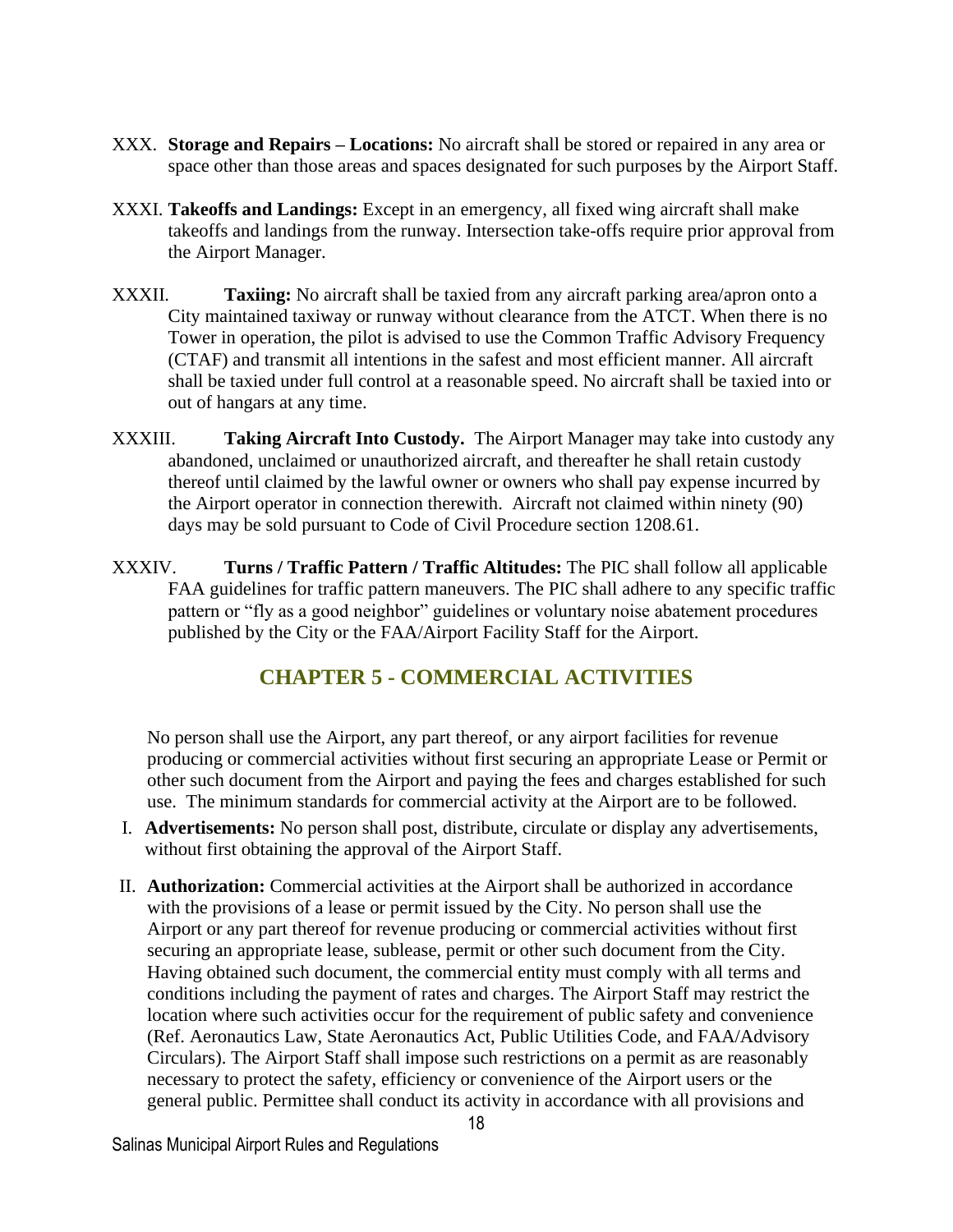procedures in compliance with all applicable codes as defined under "Definitions/Abbreviations."

- III. **Commercial Photography:** No person without an existing business on the airport shall take still, motion or sound pictures or photographs for commercial purposes without the permission of the Airport Manager. If such pictures are taken for compensation, a permit may be required.
- IV. **Aircraft Maintenance:** Any person performing aircraft maintenance for compensation at the Airport shall obtain a permit from the Airport Staff and meet all requirements set forth in the City of Salinas Minimum Business Standards Aircraft Maintenance as defined by FAA regulations. No permit shall be required for Lessees or sublessees of the airport property or their employees where their lease or sublease permits aircraft maintenance to be performed on their leasehold premises.
- V. **Services and Deliveries on City Operated Airport Aprons:** No person, association or other legal entity shall conduct any commercial delivery or service activity on the Airport aprons (including but not limited to, fueling of aircraft and ground service vehicles, catering in-flight meals and the performance of ramp services) without first obtaining a lease or permit. Permits shall be issued if the Airport Staff determines that the activity will be performed consistent with the safety and convenience of Airport users and that a need exists for such activity. Permits or leases shall require applicable fees be paid to the Airport Enterprise Fund for such commercial activities at the Airport.

## <span id="page-18-0"></span>**CHAPTER 6 - HANGAR, T-HANGAR, T-SHELTER AND TIEDOWN AREA**

For purposes of identification, all hangar buildings, T-shelters, end rooms and tiedown spaces at the airport are designated by letter and number. The following rules shall apply to all hangars, T-shelters, end rooms and tiedown spaces rented to any person or entity by the airport

## **Facilities Definitions**

- II. **Hangar** means any totally enclosed space intended for the sole purpose of storage of aircraft whether it be hangars, T-hangars, or the port-a-port units.
- III. **T-shelter**  means an open-sided building with a roof.
- IV. **End Rooms** means any totally enclosed space at the end of hangar spaces and that is used for storage purposes that is not large enough to accommodate an aircraft.
- V. **Tiedown Space** means any paved ramp surface designated for the parking of aircraft

#### **Specific Provisions**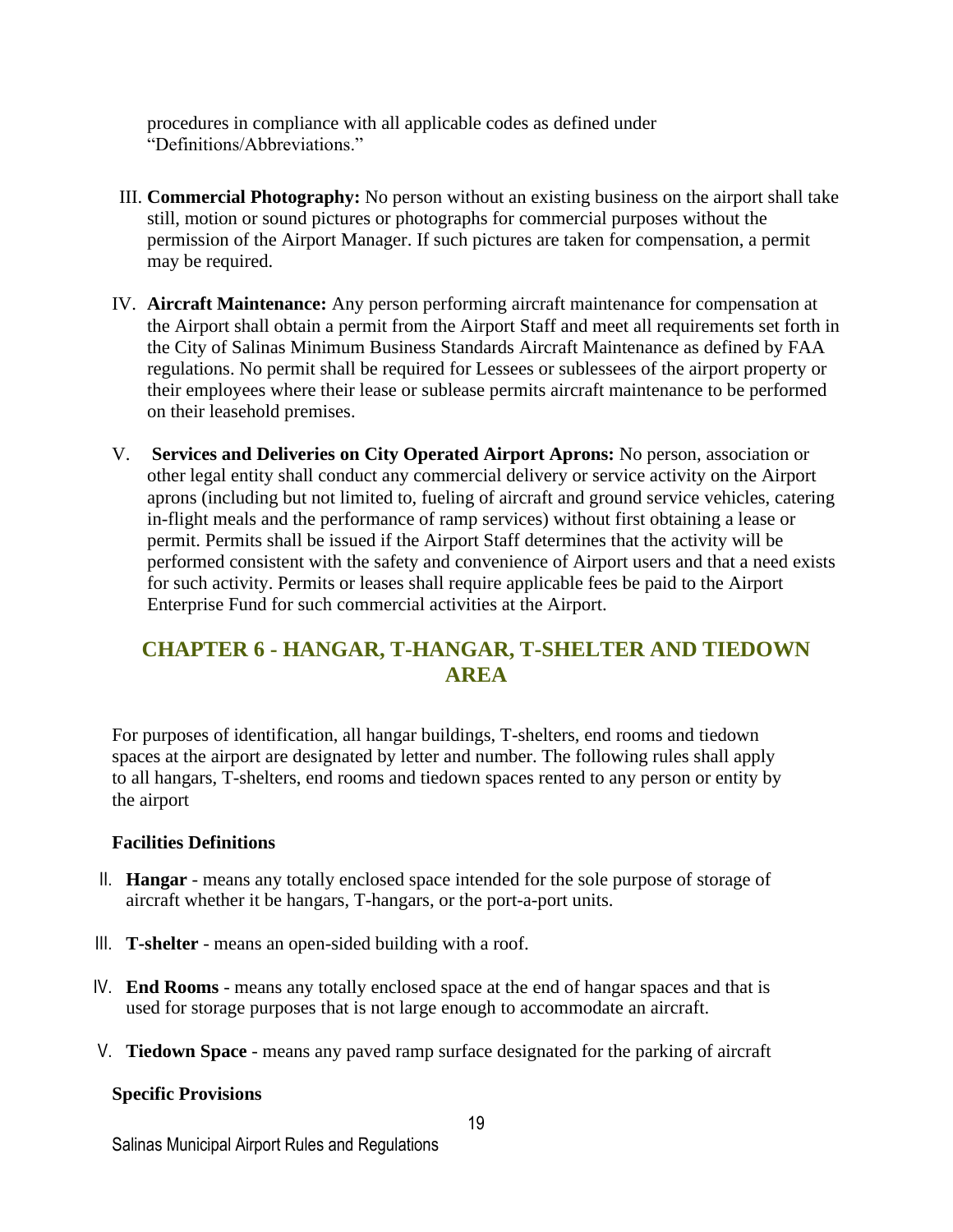- I. **Damages -** All hangar tenants shall be responsible for hangar damage caused by their tenancy other than proven vandalism or acts of God, normal wear and tear excepted.
- II. **Electrical -** No high amperage electrical equipment, heaters, or machinery shall be used in or around any hangar nor shall any existing wiring be modified, nor shall any additional outlets fixtures or the like be installed. Extension cords in use in the hangar shall be of the three wire industrial type with an Underwriters Laboratory (UL) rating. Electric resistance heaters shall not be plugged into or attached to the electrical system. Only heaters approved by the Salinas City Code for indoor use shall be operated in a hangar.
- III. **Fees -** The Airport Staff shall establish and maintain available for examination upon request, a schedule of fees and charges for the use of airport and its facilities.
- IV. **Fire Extinguisher -** Each tenant shall provide at least one fire extinguisher with a BC rating in the hangar, T-shelter or aircraft occupying said space at all times while tenant's aircraft is in or about the facilities.
- V. **Fueling -** There will be no fueling of aircraft within the hangars and aircraft will be removed completely from the hangar for fueling.
- VI. **Locks and Keys** –City shall provide hangar tenants with a lock and two keys of which City has a master key. Should the tenant choose to use a lock different than that provided by the City, tenant shall provide Airport Staff with one key or combination to the door lock to facilitate fire protection inspection and inspection or maintenance of the hangar structure and door.
- VII. **Modifications-** No modifications to structure including wiring, painting, cutting, drilling, removing or other improvements or attachments shall be made or attached to the hangar or T-shelter structure without written permission of the airport manager. No stand-alone antennas will be erected on the airport unless approved by the Airport Manager. No pulleys, slings or other lifting devices shall be attached to the building frame, supports or any other structural member of the hangar or T-shelter for the purpose of engine removal, aircraft support, or suspension of weight of any kind.
- VIII. **Occupancy -**No person, firm, co-partnership or corporation shall occupy or use any hangar, T-shelter or tiedown space without first owning an airplane and having completed and signed an Aircraft Storage Permit approved for such purpose by the City of Salinas. Aircraft ownership and partnerships must be verifiable through FAA title records and registration. Those businesses that have been assigned hangars as use for storage facilities as defined in the hangar rental policy are exempted from the aircraft storage requirement.
- IX. **Parking -**No aircraft may be parked in other than designated parking locations.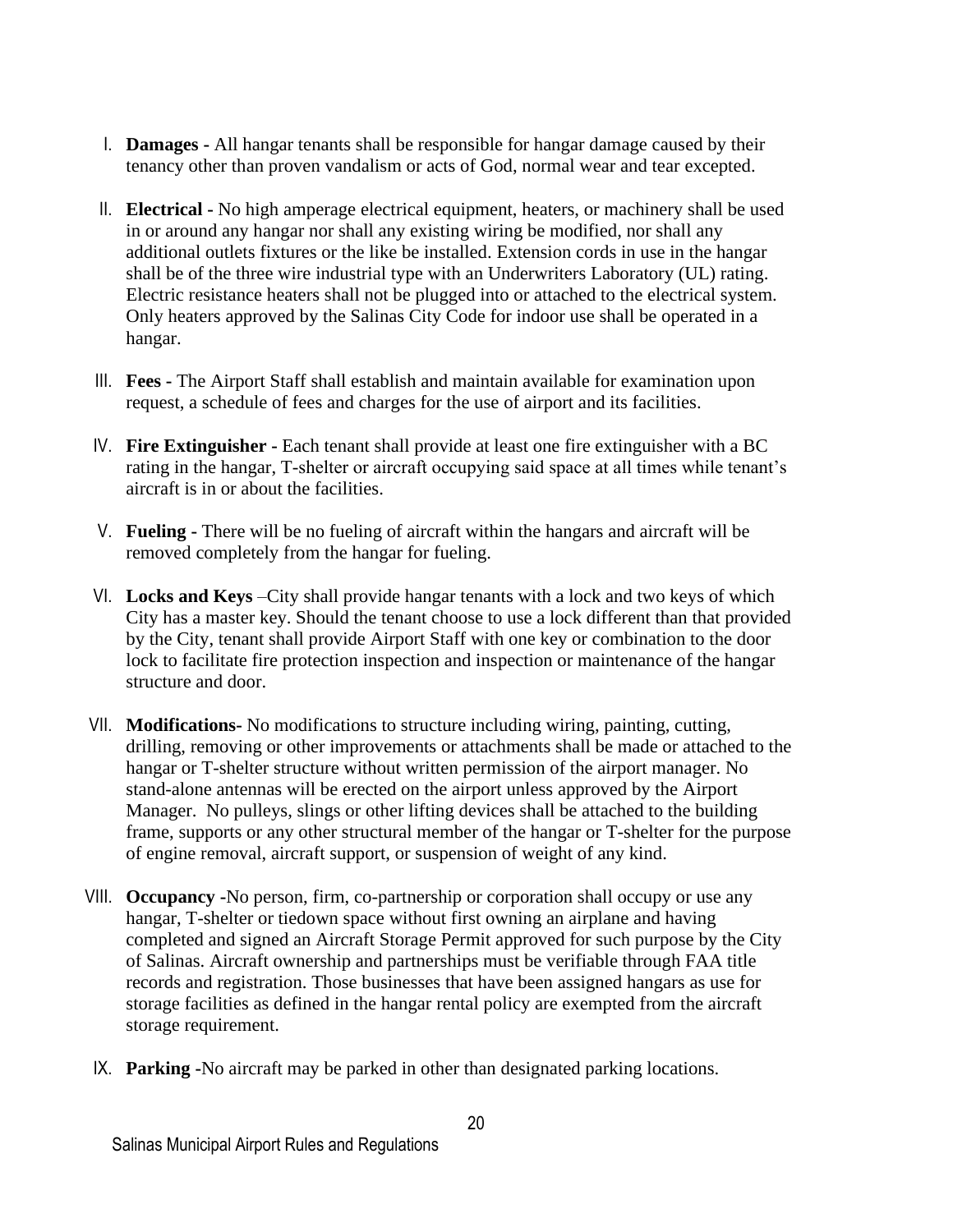- X. **Spills -** Accidental spills shall be neutralized and cleaned up and disposed of in such a manner as to prevent them from damaging the pavement or entering the storm drain system.
- XI. **Storage -** Hangars are designed specifically for the storage of owner's aircraft. No hangar will be assigned to an individual who does not own an aircraft. Hangars will not be used for personal residence or for any use other than the storage of aircraft. Extra space may be utilized for storage of hangar occupants' nonhazardous items.
- XII. **Sublet -** Subject facilities will not be transferred or sublet to any third party, for a period exceeding ninety days. In the event the aircraft listed on the rental agreement is sold, or destroyed or otherwise disposed of, tenant shall have a period, not to exceed ninety days to obtain a replacement aircraft or the premises shall be vacated.
- XIII. **Use -** Subject facilities shall not be used for stripping, painting, spraying or other treatment of aircraft, vehicles or articles that might deposit foreign materials on walls, floors or fixtures, or endanger neighboring aircraft finishes, hangar contents or hangar occupants. No hazardous materials including fuel, explosives, paint, paint thinner, varnish, gasoline, etc shall be stored in any facility unless permitted by regulation.
- XIV. **Vehicles –** Storage of personnel vehicles in hangars is acceptable provided that it is done so in a manner that does not preclude the storage and use of an aircraft. Aircraft owners, T-hangar/T-shelter tenants may park their personal vehicle and/or passenger's vehicle within the hangar/T-shelter while absent on aircraft trips or flights. Ramp Space tenants may park their personal vehicle on their assigned space while absent on aircraft trips or flights. No vehicle may be parked in or around the paved surfaces of the T-hangar, Tshelter or ramp area unless the owner is in constant and adjacent attendance. Vehicles so parked will be parallel to the hangar building and parked as close to the hangar as possible.

## **CHAPTER 7 - FLYING CLUBS**

<span id="page-20-0"></span>Any combination of persons based on the Airport that operate aircraft frequently, can be defined as a "Flying Club."

- I. **Flying Club Aircraft Maintenance:** A person performing preventative and owner assisted maintenance as defined by the FAA shall be exempt from a permit if the person is performing maintenance for compensation only on aircraft used by one flying club and only if that person is a member of that flying club. This person must be certified by the FAA (A&P Certification) in order to perform such maintenance activities on any flying club aircraft. However, this person shall not be exempt from obtaining a permit if he/she is receiving compensation for such maintenance in excess of the amount of his/her annual dues and assessments as a club member.
- II. **Permit – Not Assignable:** Each Flying Club Permit is personal to the permit holder and does not constitute a proprietary interest. Neither such permit nor the right to conduct any operation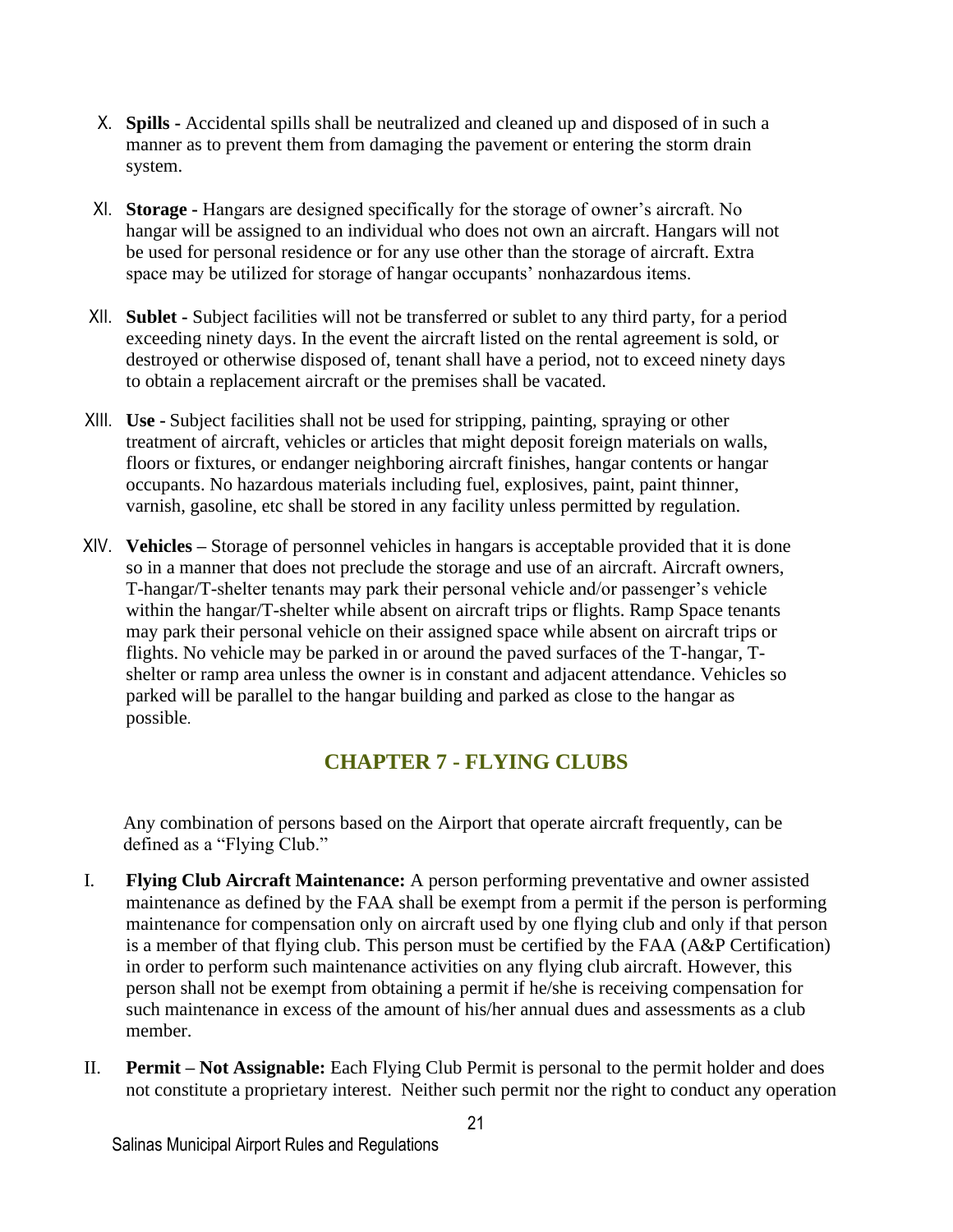hereunder may be sold, assigned, transferred, encumbered, leased, franchised or otherwise disposed of by the holder or by any member thereof.

- III. **Permit – Required:** No flying club shall operate any aircraft at the Airport unless it is a valid "USE" as defined under a Master Lease, sublease or the Club has obtained a Flying Club Permit as herein noted. No person shall operate any aircraft from, at or about the airport premises as a member of a flying club unless the flying club has obtained a Flying Club Permit as provided herein.
- IV. **Use of Club Aircraft:** No person who is not a member of the flying club shall use club aircraft in exchange for compensation to the club. Persons operating club aircraft are prohibited from conducting charter operations and all applicable fees, rents and charges are paid unless approved in advance by the Airport Staff.

# **CHAPTER 8 - FUEL SERVICING**

<span id="page-21-0"></span>All fuel-servicing activities on City Airport must have a Fuel Concession Permit or Lease before any/all fuel is delivered or dispensed on airport premises.

- I. **Blocking of Control Devices - Prohibited:** No emergency control, deadman handle or similar safety device shall be blocked open or bypassed in such a manner as to circumvent the designed safety purpose of such device.
- II. **Fuel Flowage Fees Reports:** Fuel Flowage Fees Reports must be submitted to the City as required by the fuel concession permit.
- III. **Fuel Spill Control – Clean up:** All fuel (or other hazardous/flammable liquid) spills must be controlled and cleaned up by the use of absorbent materials (BMPs) specifically designed for that purpose. Absorbent materials must be completely removed and properly disposed of once the fuel has been absorbed. All employees of the fueling service entities must train personnel to follow their emergency response plan. Under no circumstances shall such liquids be flushed or otherwise allowed to enter into the storm drain system on the Airport premises. All BMP measures must be taken by employees to prevent any pollutants from entering the storm drain system on the Airport premises. If a required cleanup measure involves calling 911, then the Airport Manager must be immediately notified and appropriate reports must be submitted to the Airport Staff after completion of the cleanup activities on airport premises.
- IV. **Fuel Spill Notification:** All fuel (or other hazardous/flammable liquid) spills in excess of 18 inches in any dimension must be reported immediately to Airport Staff.
- V. **Fueling Operations – Attendant Required When Passengers in Cabin:** No passenger or passengers shall be permitted in any aircraft during fueling unless a cabin attendant is present at or near the cabin door.
- VI. **Fueling Operations – Location Restrictions:** No fueling or drainage of aircraft shall be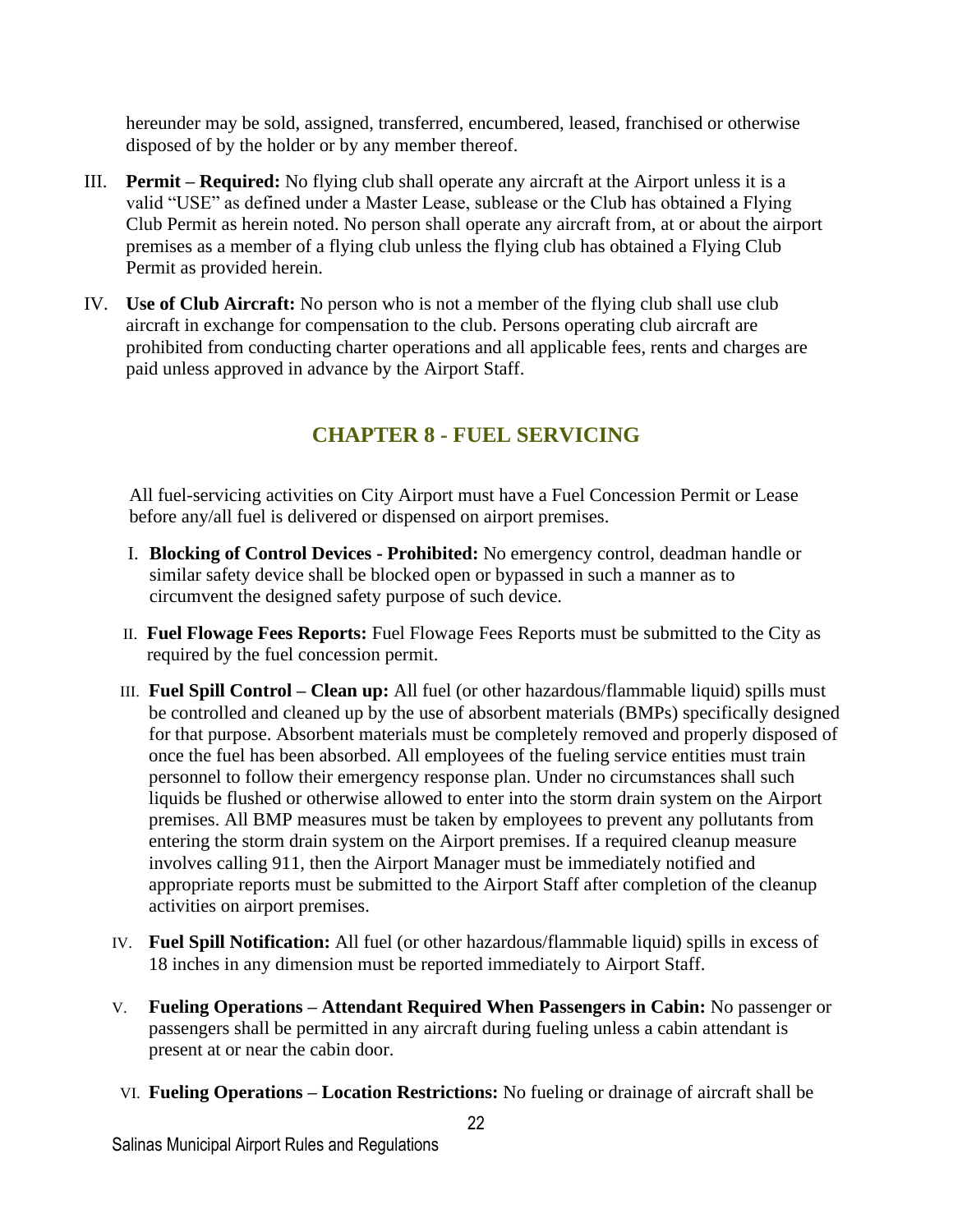conducted while an aircraft is located inside a hangar building. Fuel trucks must be parked 10 feet away from any building and 10 feet away from any other vehicle.

- VII. **Fueling Operations – Operation of Electrical Apparatus Prohibited:** No person shall operate any radio transmitter, receiver, cell phone or switch electrical appliances on or off in an aircraft during fueling or draining of fuel.
- VIII. **Fueling Operations – Prohibited While Engine Running:** No aircraft shall be fueled or drained of fuel while the engine is running or while such aircraft is in a hangar or enclosed space. Emergency aircraft capable of "hot refueling" are exempt but must provide Airport Staff with proof of appropriate training.
- IX. **Fueling Operations – Required Equipment:** All fuel service facilities and equipment shall be in compliance with FAA/AC 150-5230 "Aircraft Fuel Storage, Handling and Dispensing at Airport" and FAA/AC 150/5320 "Management of Aircraft Industrial Waste." All fuel service facilities shall have a business plan posted noting emergency response employees and personnel associated with an emergency response plan for their fueling operations and have a copy of such emergency response plan on file with the County of Monterey. All service facilities and equipment must be properly equipped with adequate fire extinguishers and trained personnel to operate such emergency response equipment. In addition, a spill kit must be on site and readily available during all fueling operations. All service facilities and equipment must have proper SWPPP/BMPs available and in use and trained personnel to use such methods and supplies until emergency response teams arrive on premises.
- X. **Fueling Operations – Static Spark Materials Prohibited:** No person shall use any material during fueling or draining of fuel from aircraft which is likely to cause a static discharge. All aircraft must be appropriately bonded prior to fueling. There will be no fueling allowed during an electrical or thunderstorm.
- XI. **Fueling Equipment:** Fueling hoses and draining equipment shall be maintained in safe, sound and non-leaking conditions and must have SWPPP/BMPs materials and procedures near all equipment used in fueling operations.

## XII. **Grounding Requirements During Fueling Operations:**

- a) All hoses, funnels and accessories used in fueling and draining operations shall be equipped with a grounding device to prevent ignition of volatile liquids.
- b) During fueling, the aircraft and the fuel dispensing apparatus shall both be grounded. .
- <span id="page-22-0"></span>IX. **Starting of Engines Prohibited When Fuel on Ground:** No person shall start the engine of any aircraft when there is a fuel on the ground under such aircraft.

# **CHAPTER 9 - MOTOR VEHICLES/EQUIPMENT**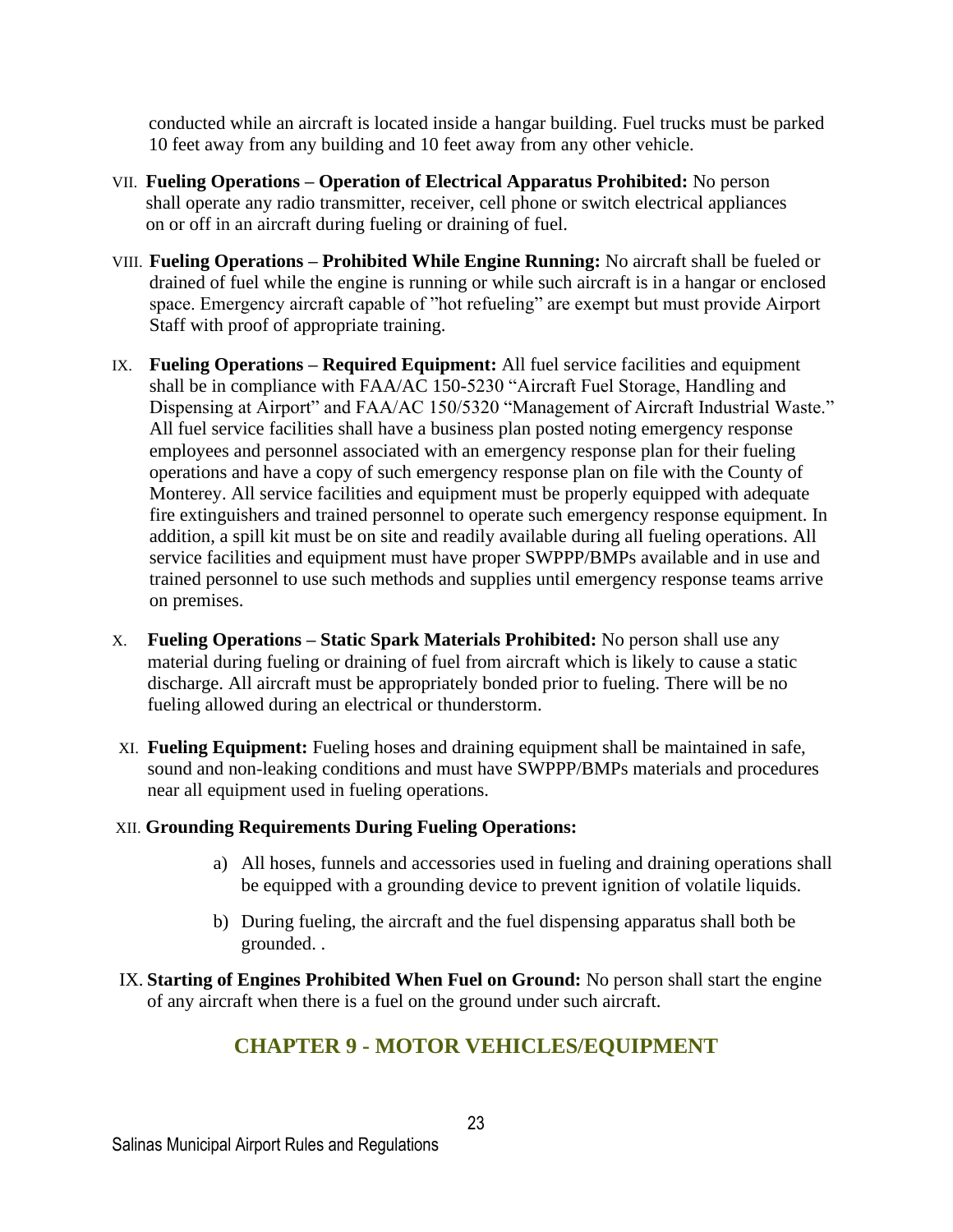- I. **Aircraft Right-of-Way:** No person operating a motor vehicle on the movement area shall in any way hinder, stop, slow or otherwise interfere with the operation of any aircraft movement on the airport. An aircraft always has the right-of-way.
- II. **Common Carriers:** No bus, truck, taxi, limousine, motor home or other common carrier or vehicle for hire shall load or unload passengers or personal property at any place on any airport premises other than that place or those places designated by the Airport Staff.
- III. **Conformance with Codes:** Motor vehicle operations in and/or on the movement area shall be governed in general by the provisions of the California State Motor Vehicle Codes and traffic directions procedures. Signals for turns, lights, and safe driving precautions shall be in conformity therewith. In addition, motor vehicles shall conform to regulations prescribed by the Motor Vehicle Code or procedures imposed pursuant to rules at airport and in compliance with the FAA/AC 150/5210.

#### **IV. Crossing Runways:**

- a) No person operating a motor vehicle at the airport shall enter, cross, or use any runway or taxiway to travel from one side of the airport to another, or to travel from one location to another unless:
	- i. Vehicle is traveling under escort, or
	- ii. Vehicle has two-way communications with ATCT, and
	- iii. Vehicle is specifically authorized by ATCT, and
	- iv. Vehicle displays an orange and white-checkered flag or yellow-flashing beacon on the top of the motor vehicle that is visible to the ATCT or from the air for pilot's safety.
- b) Pedestrians, bicycles, wheelchairs, skateboards and scooters are prohibited from crossing runways and/or taxiways.
- V. **Driving Privilege Revocable:** The privilege to drive on the movement area may be revoked or suspended by the Airport Staff or the Master Lessee at any time to ensure public and pilot safety.
- VI. **Emergency Vehicles:** All vehicles shall at all times give way to emergency equipment responding to an alert or emergency.
- VII.**Flashing Beacon Light/Flag:** No person shall operate a motor vehicle in the Airport Operations Area (AOA) of the airport without proper knowledge of the FAA/AC 150-5210. All vehicles shall have an orange and white-checkered flag (daytime use only) or an amberflashing beacon installed on top of the vehicle that must be visible from the air and by the ATCT that is in operation.
- VIII. **License Requirements:** No person shall operate a motor vehicle on the airport unless the driver is licensed or authorized to operate such a vehicle by a government agency.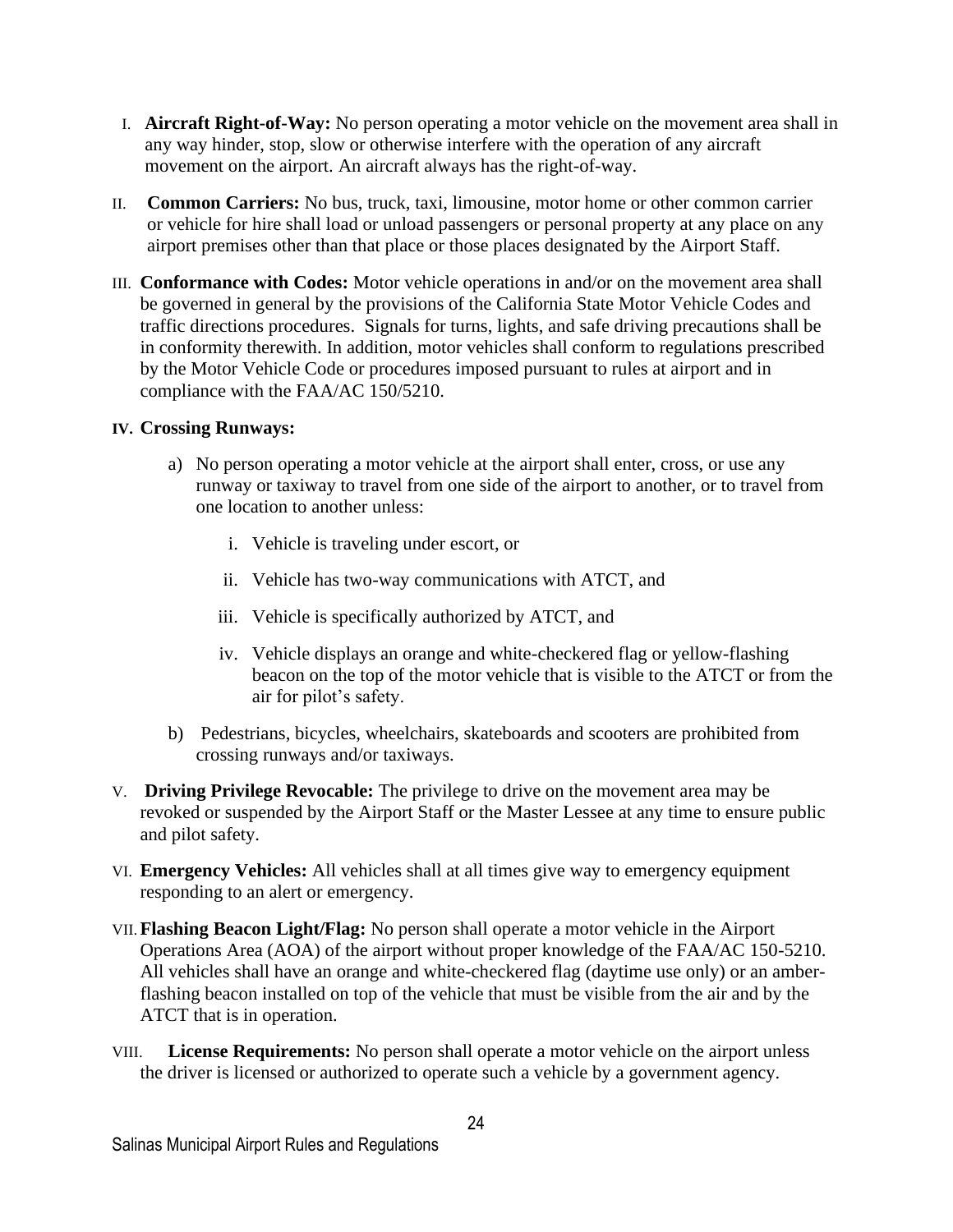- IX. **Gate Access:** Excepting visitors who have been invited on to the Airport by Airport users no vehicle entering the Airport through an otherwise secured gate will allow another vehicle to follow directly behind the vehicle in front. All persons entering onto the airport or departing from the Airport shall clear the gate, come to a complete stop, and wait until the gate has completely closed behind them. Excepting authorized deliveries or guests every vehicle entering the Airport must have a key or code to enter or be under escort by approved personnel
- X. **Radios Required:** No person shall operate any motor vehicle on Airport runways or taxiways unless the motor vehicle is equipped with a functional two-way radio capable of communicating with the ATCT on the appropriate frequencies or is escorted by a vehicle so equipped.
- XI. **Speed Limits:** (Excluding emergency vehicles):
	- a) No person shall operate a motor vehicle of any kind at the airport in excess of speed limits as prescribed by the Airport and as indicated by posted traffic signs.
	- b) If no signs are provided, no person shall operate any motor vehicle on the movement area at a speed in excess of 15 miles per hour.
- XII. **Restricted Areas:** No motorized equipment or vehicles shall be operated on the aircraft aprons of the field or on the taxiway and aircraft landing area, except by persons assigned to duty in those areas or by persons so authorized by the Airport Staff or their designee.
- XIII. **Security Motor Vehicles:** Compliance is required with all rules and regulations noted below. Beacon as defined in FAA/Advisory Circular 150/5210 must be operational at all times when crossing runways and taxiways and during emergency responses on all City Airport premises. Additionally, headlights and parking lights shall be turned on during patrols throughout all periods of night (as defined by the FAA).

## XV. **Vehicle Condition/Repair:**

- a) No person shall operate any motor vehicle or equipment on the movement area unless such vehicle or equipment is in safe operating conditions for such operations and meets the basic safety requirements of the California Vehicle Code (i.e., brakes, running and parking lights, horn)
- b) No person shall paint, repair, maintain or overhaul any motor vehicle or equipment on the movement area.
- XVI. **Vehicles/Equipment Parking and Storage:** Motor vehicles are defined as ambulances, aircraft rescue and firefighting vehicles, law enforcement vehicles, aircraft support vehicles, airport security vehicles, cars, vans, golf carts, buses, motorcycles and motor homes.
	- a) No person shall park or store any motor vehicle or other equipment or materials on or in the movement area except in a neat and orderly manner and at such points as may be prescribed by the Airport Staff or as noted by